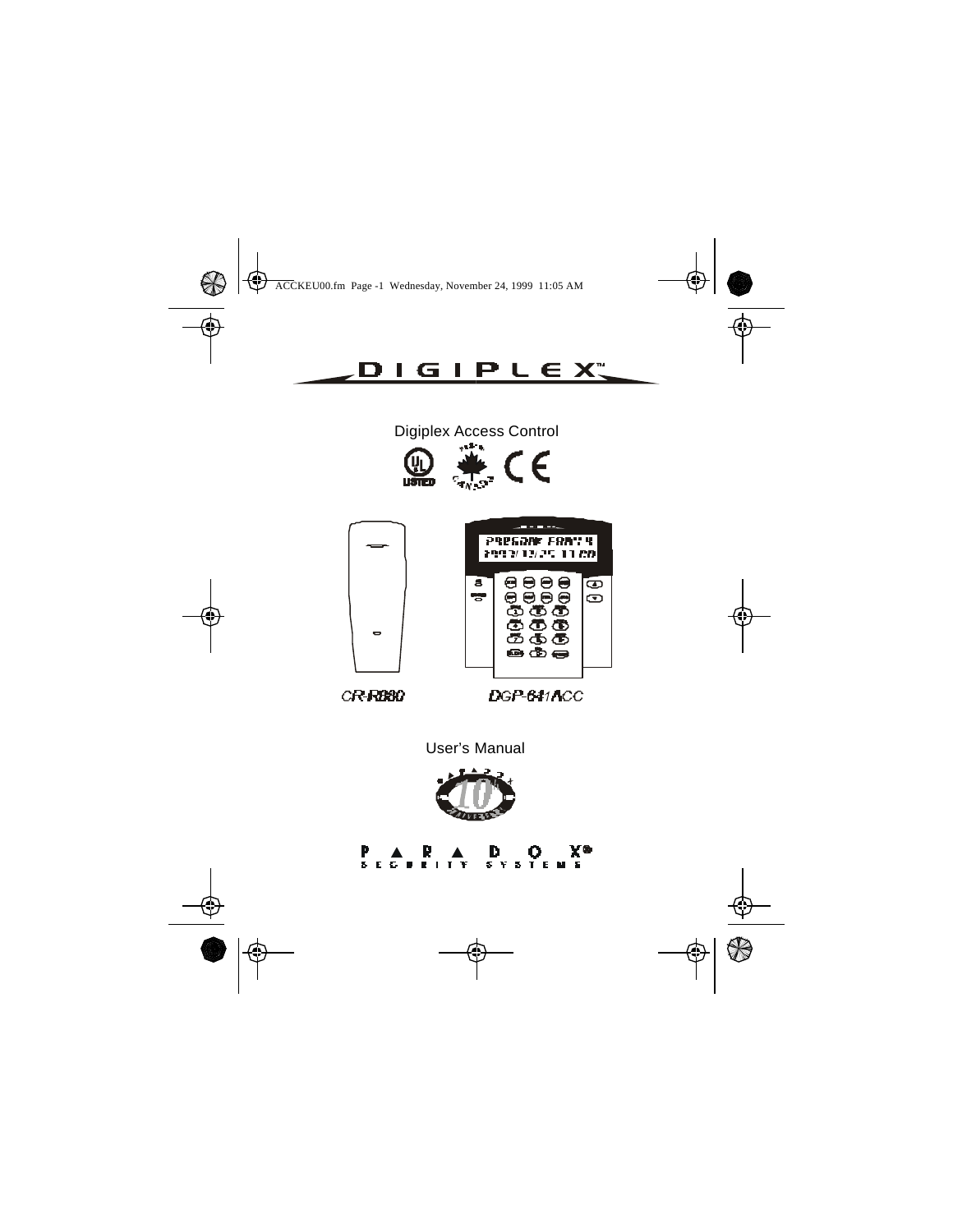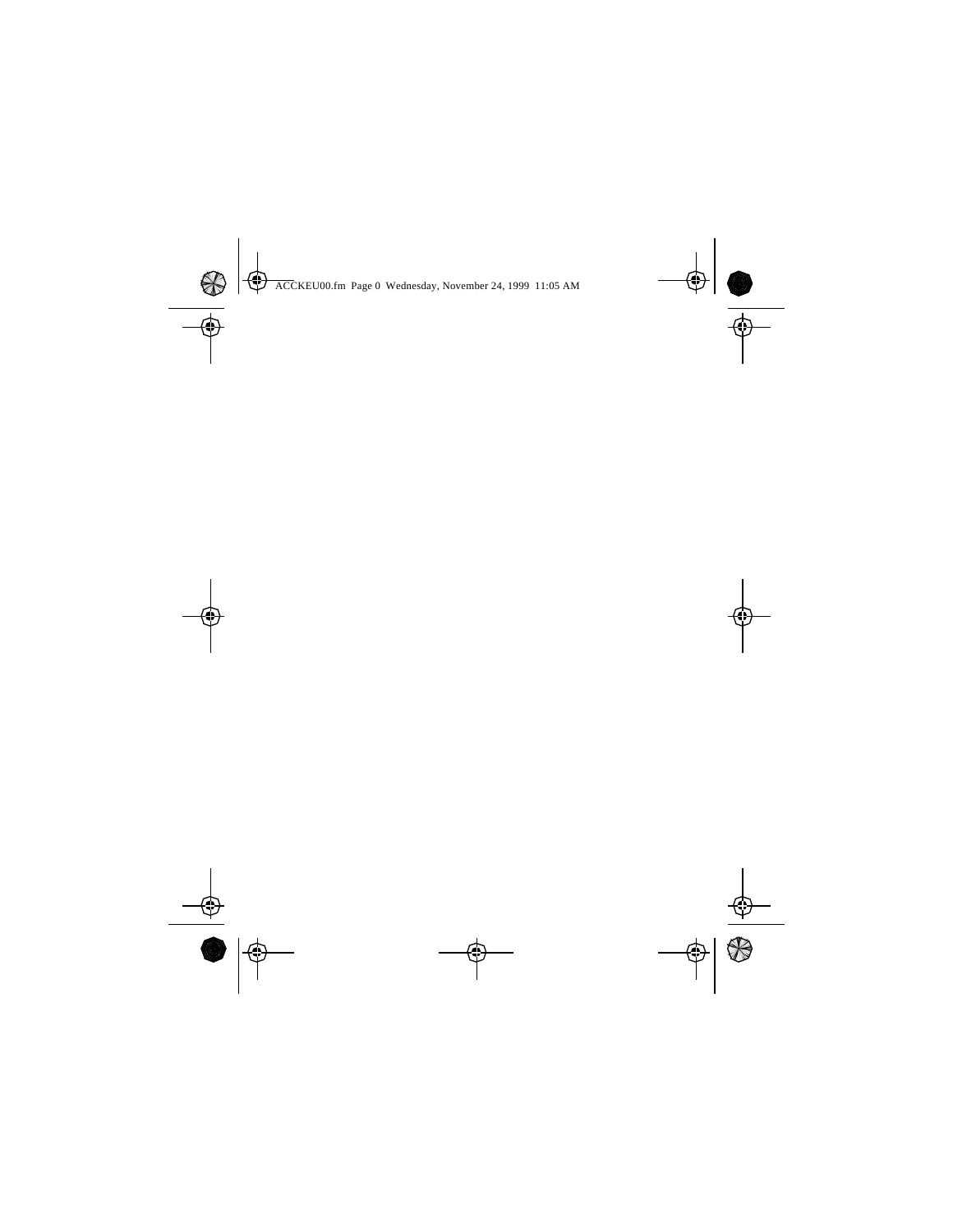

# TABLE OF CONTENTS

 $\bigcircledast$ 

 $\overline{\bigoplus}$ 

| 2.0 PROGRAMMING USER ACCESS CODES 8   |  |
|---------------------------------------|--|
|                                       |  |
| 2.2 Programming User Access Codes  11 |  |
|                                       |  |
|                                       |  |
|                                       |  |
|                                       |  |
| 4.0 INSTALLER PROGRAMMED OPTIONS 21   |  |
|                                       |  |
|                                       |  |
|                                       |  |
|                                       |  |
|                                       |  |
|                                       |  |

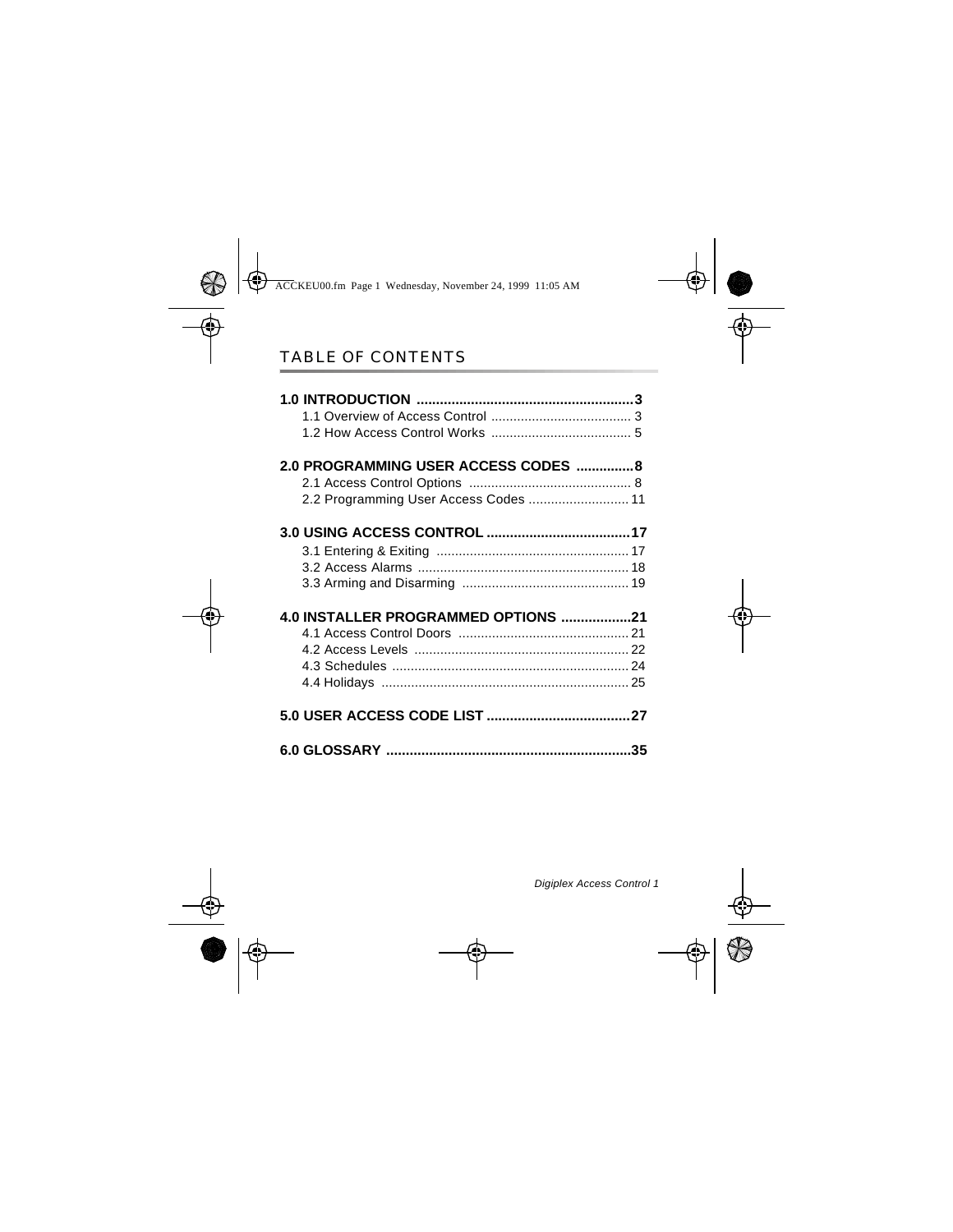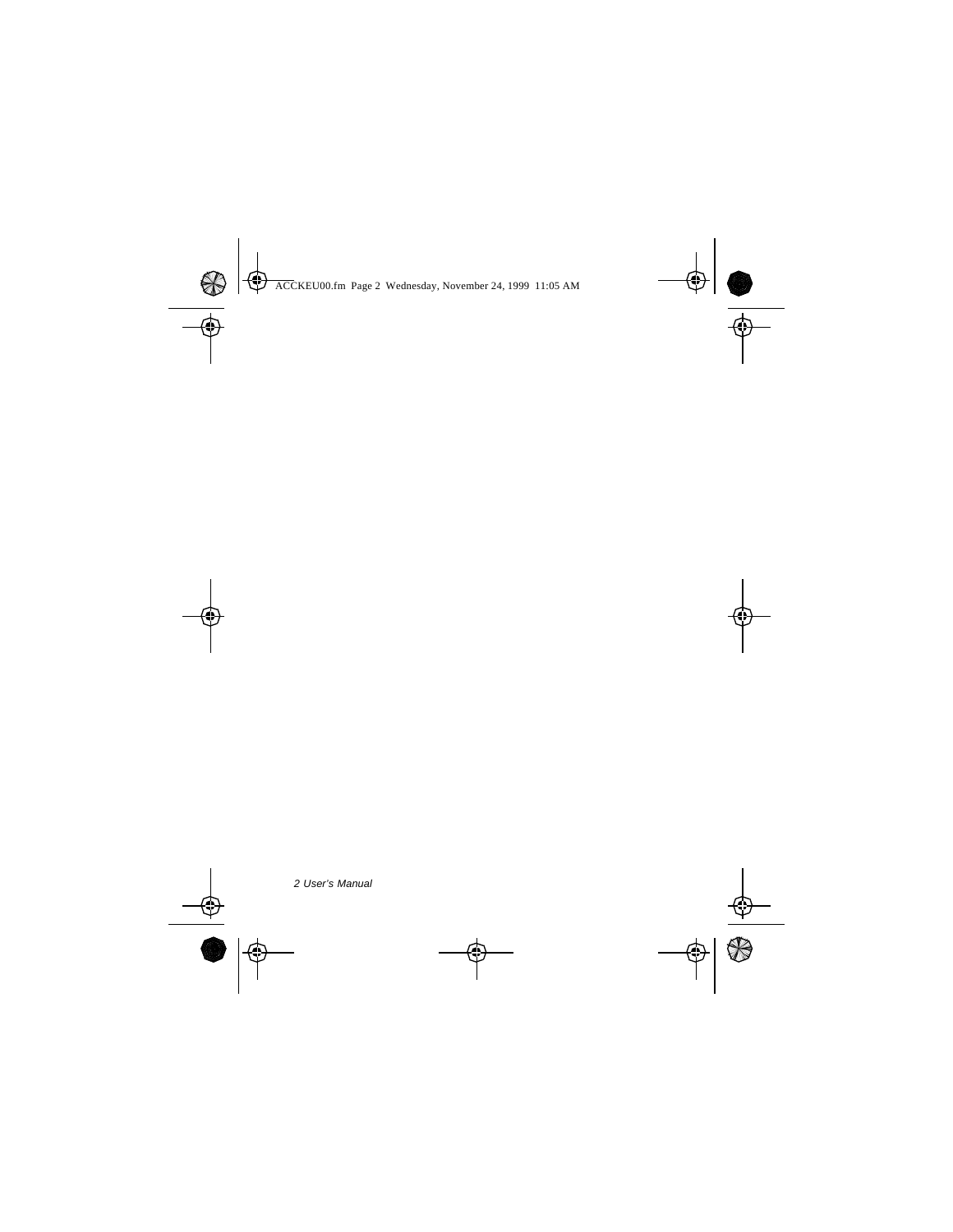ACCKEU00.fm Page 3 Wednesday, November 24, 1999 11:05 AM

# 1.0 INTRODUCTION

The Access Control Keypad offers a host of other features that are explained in the Digiplex LCD Keypad User's Manual. In this manual we will assume that you have familiarized yourself with those features and we will concentrate solely on explaining the Access Control features.

The Access Control feature available with the Digiplex alarm system will allow you to monitor and control the access for up to 32 designated doors. The events that occur on an Access Control Door are recorded in the Event Record Display (see *Digiplex LCD Keypad User's Manual*), but can only be viewed through an Access Control Keypad.

## **1.1 OVERVIEW OF ACCESS CONTROL**

## *1.1.1 Access Control Doors*

Access Control Doors are installed to protect specified areas by limiting user access during certain periods. These doors may be equipped with a reader, a motion detector, an Access Control keypad, a door contact, and a door lock (see Figure 1-1, p. 4). Your system may include some or all of these devices. Access Control Doors are combined into Access Levels, which are programmed on the User Access Codes.

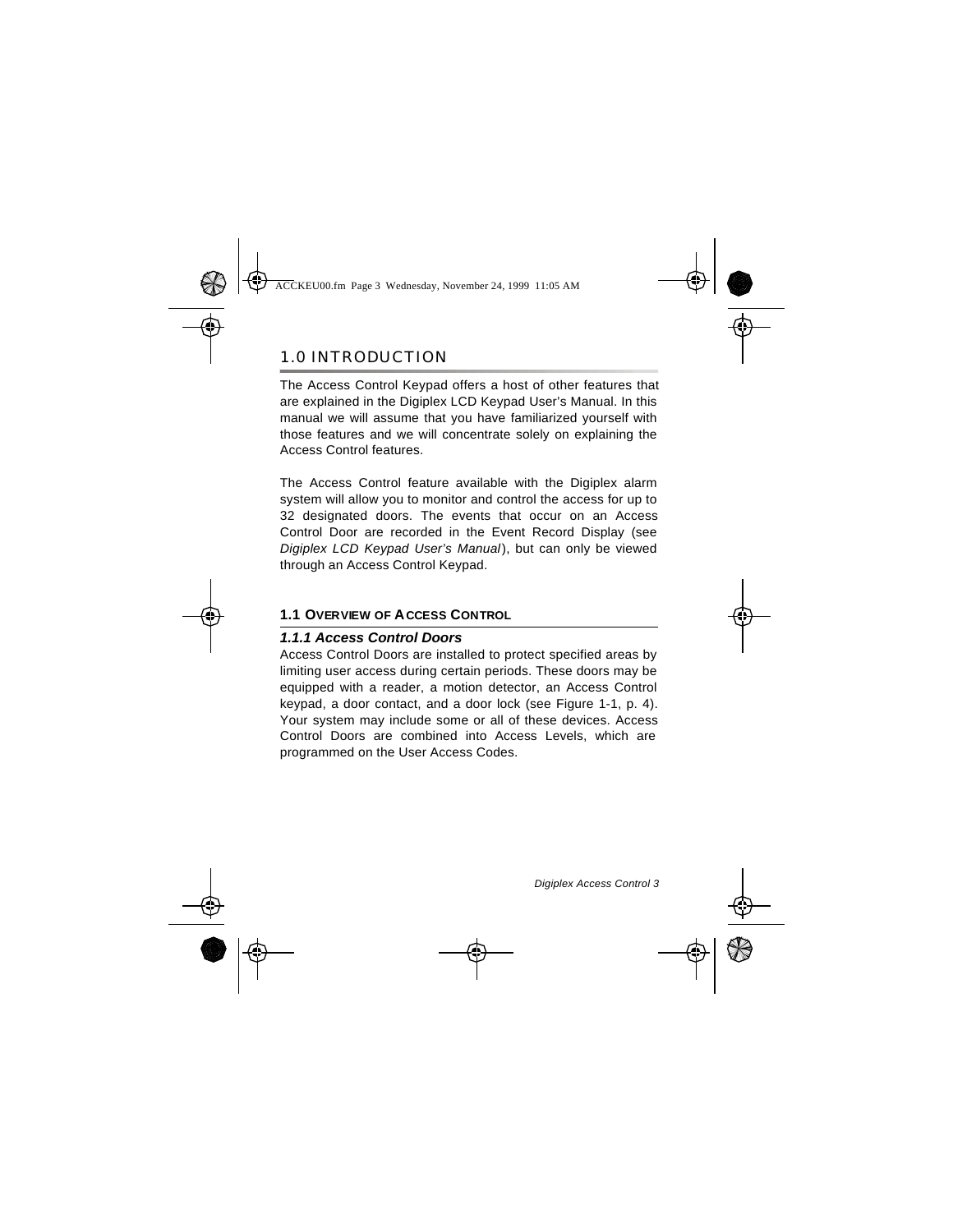

Users will only be allowed access to the doors assigned in the Access Level programmed on their User Access Codes. Each Access Level is a combination of the Access Control doors. The installer can program up to 15 different Access Levels (see section 4.2, p. 22).

For example, if the installer programmed Access Level 01 with doors 01, 02, and 03, any User Access Code or Access Control Card assigned to Level 01 will only have access to doors 01, 02, and 03. Level 00 allows the user access to all the Access Control doors.

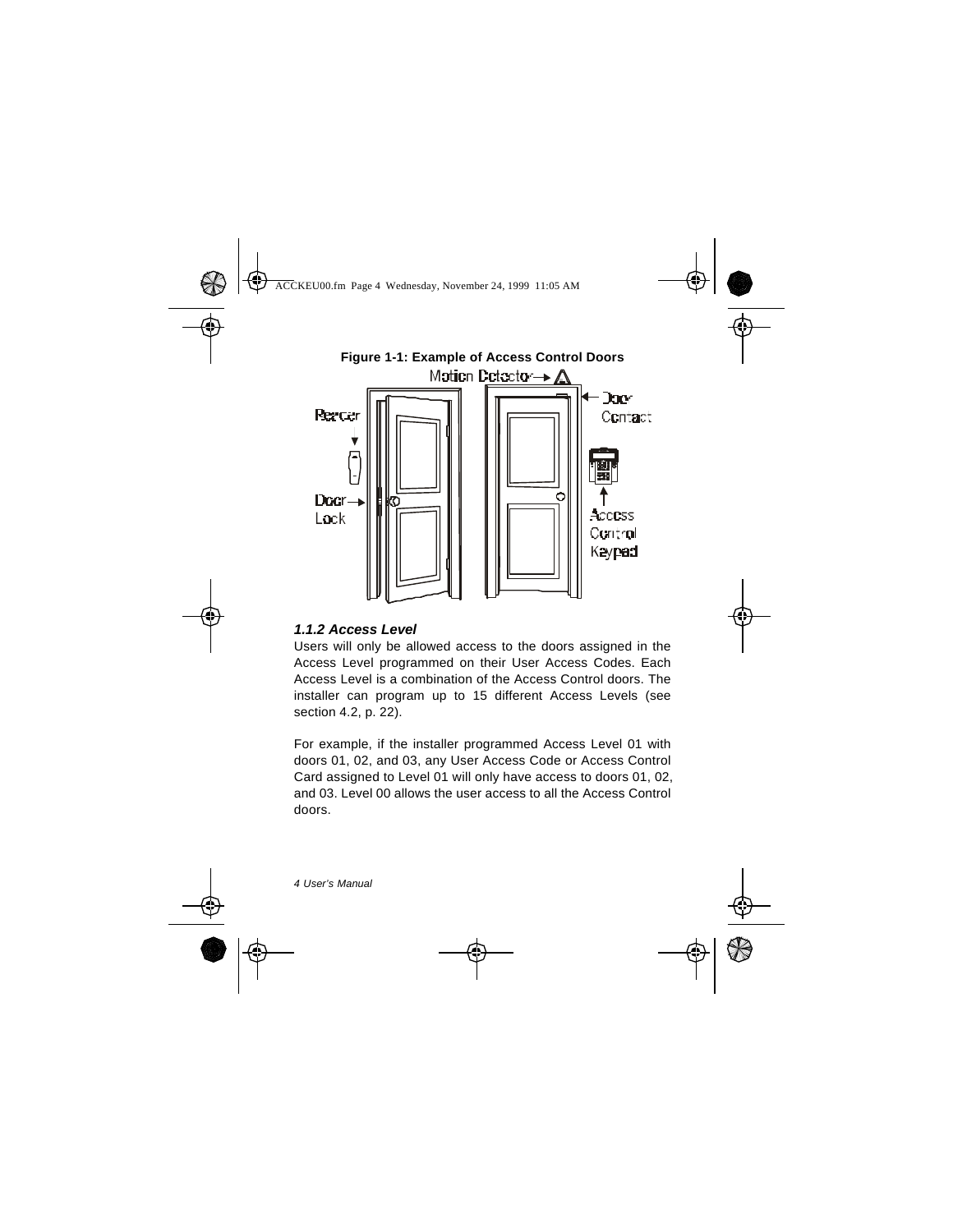ACCKEU00.fm Page 5 Wednesday, November 24, 1999 11:05 AM

## *1.1.3 Schedule*

Schedules determine the hours, days, and holidays that users are permitted through Access Control Doors. The installer can program up to 15 different Schedules (see section 4.3, p. 24). Each Schedule consists of two programmable time periods that determine the time of day and which days the users will be granted access. Specific holidays are also programmed by the installer (see section 4.4, p. 25). Each user is assigned a Schedule through the User Access Code.

For example, if the installer programmed Schedule 01 to permit access on Monday to Friday from 9AM to 5PM and Saturday from 10AM to 4PM, any User Access Code assigned to Schedule 01 will only have access during those days and hours. Schedule 00 allows the user access at all times.

## **1.2 HOW ACCESS CONTROL WORKS**

To illustrate how Access Control functions, we will use a simple Access Control system:

- two Access Control Doors (see Figure 1-2, p. 6)
- two Access Levels: Level 01 = Door 01 and Door 02 and Level  $02 =$  Door 01
- one schedule with access permitted on Monday, Tuesday, and Wednesday between 9AM and 5PM and Saturday, Sunday, and Holidays (January 1) between 10AM and 1PM
- one user (named Bonnie) with an Access Control Card



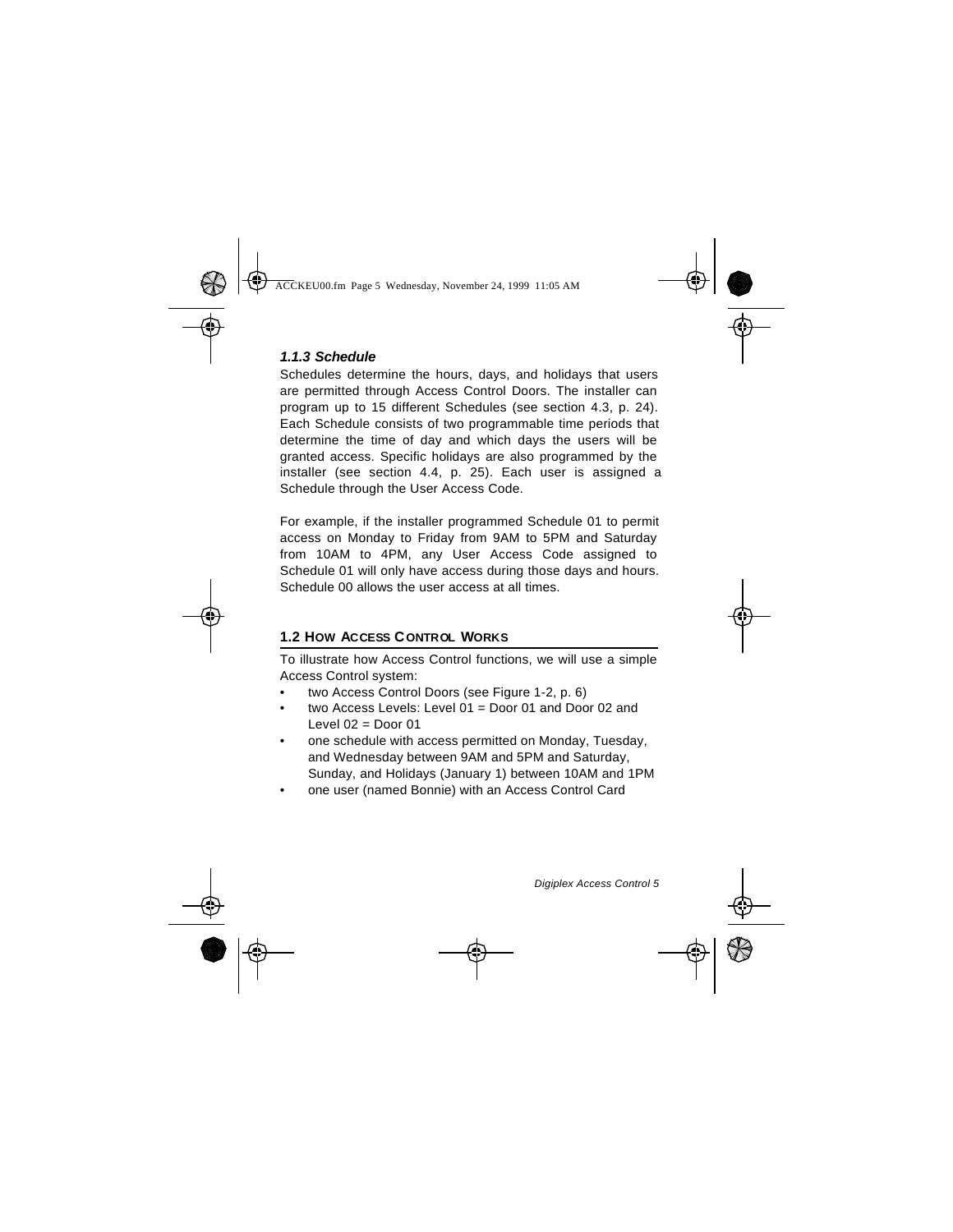

**Example B**: If she presents her card to Door 02 on Saturday or on a holiday at 3PM, she will be denied access since her Schedule allows

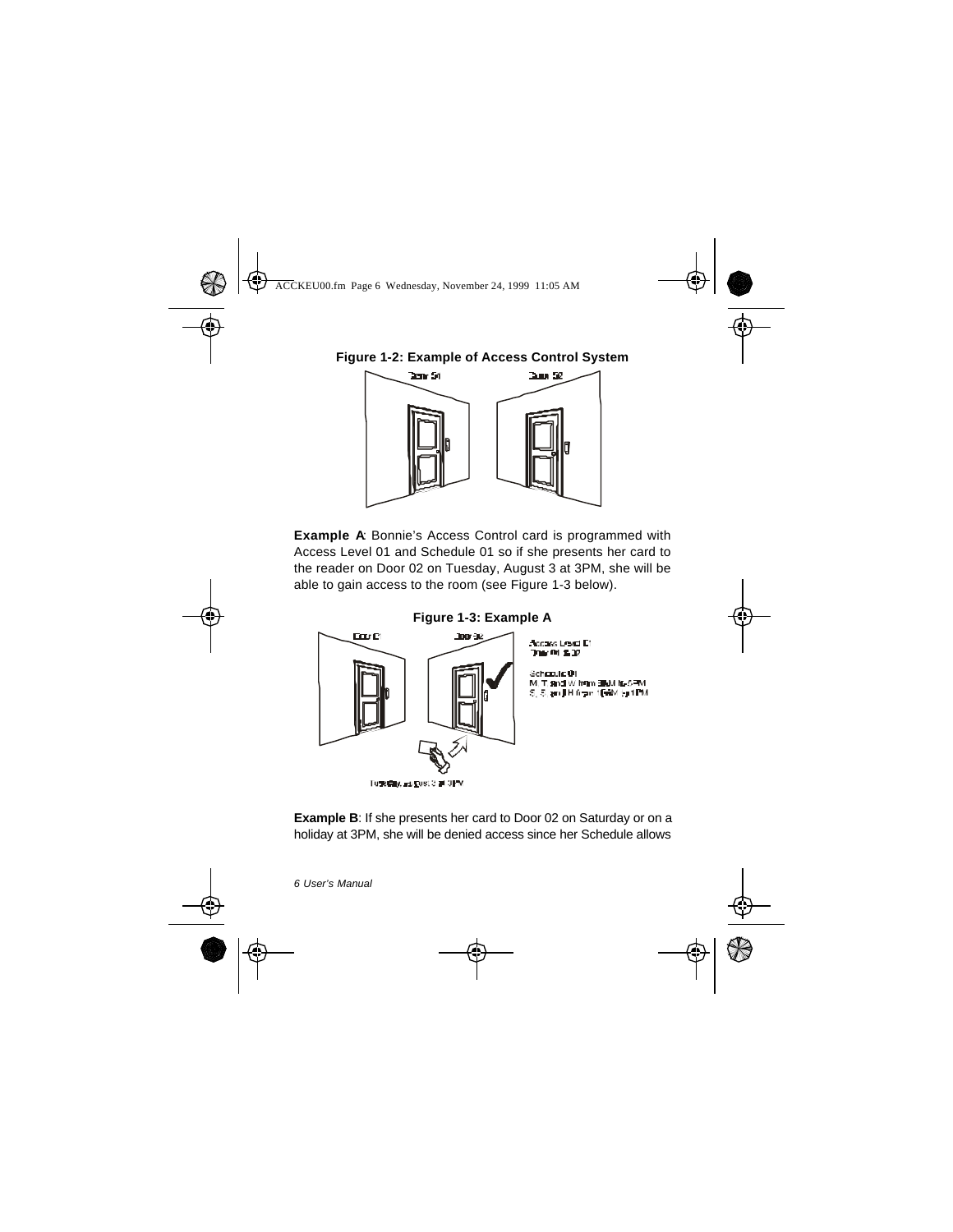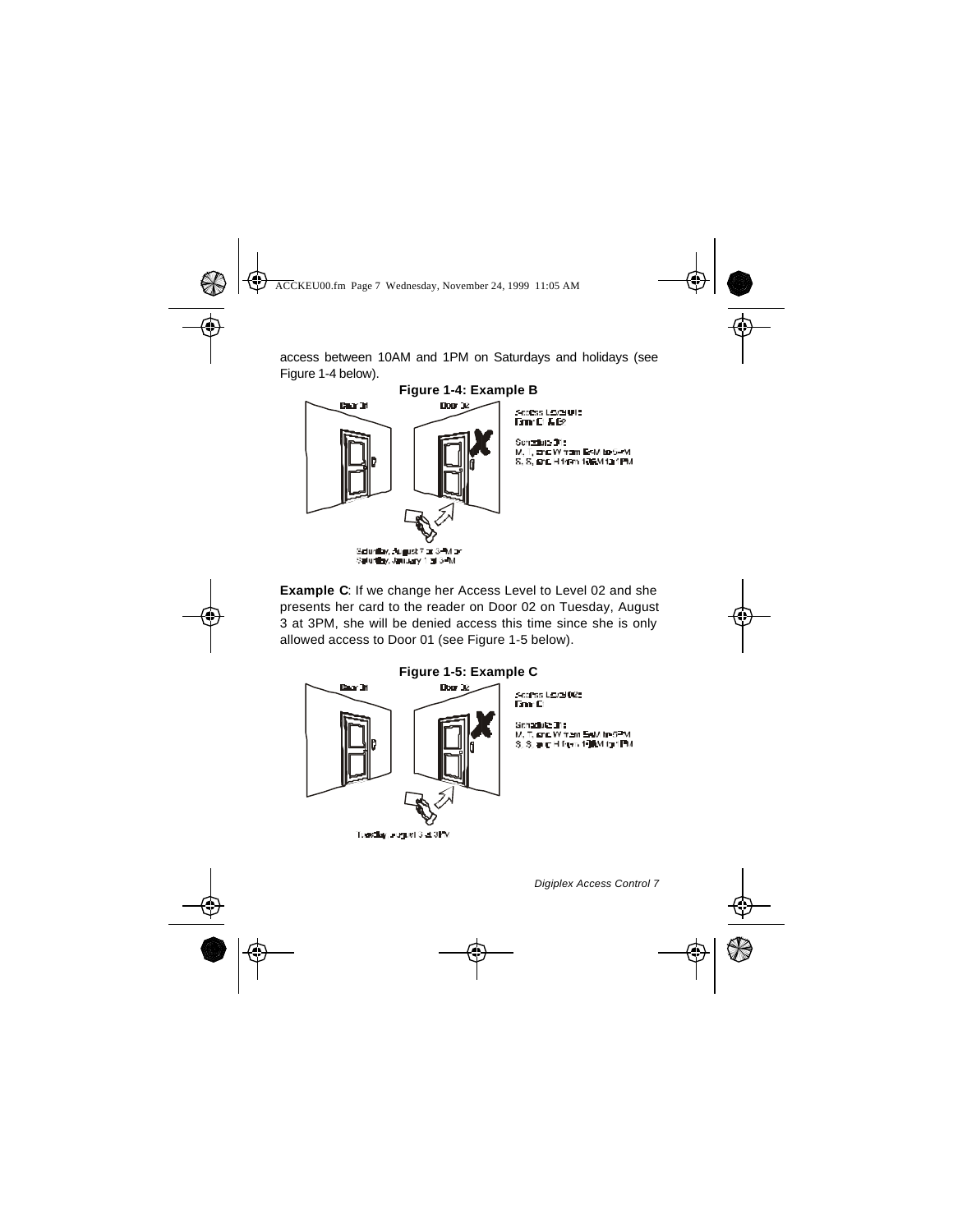



## 2.0 PROGRAMMING USER ACCESS CODES

Access Codes allow access the system. These codes can be programmed to permit access to all or some features and areas. Only the options related to the Access Control feature will be explained in this manual. For details concerning User Access Code features, see the *Digiplex LCD Keypad User's Manual*.

In addition to programming the User Code, the User Options and the Area Assignment on User Access Codes, the following options can be programmed when Access Control is enabled on the Digiplex system: *Access Level*, *Schedule*, *Access User Options*, and *Access Control Card*. You can only program these options with the System Master Code or User Access Codes with the Full Master feature enabled and only when using an Access Control Keypad.



*The System Master Code has access to all Access Control Doors and all Access Control features at all times. Only the card's serial number and the choice of arming method can be changed. If the other options are manually changed, the System Master Code will immediately revert to its original programming.* 

# **2.1 ACCESS CONTROL OPTIONS**

## *2.1.1 Access Level and Schedule Assignment*

Once you program the User Code, User Options and Area Assignment, the *Level & Schedule* screen is displayed. Access Levels and Schedules are explained in section 1.1 on p. 3.



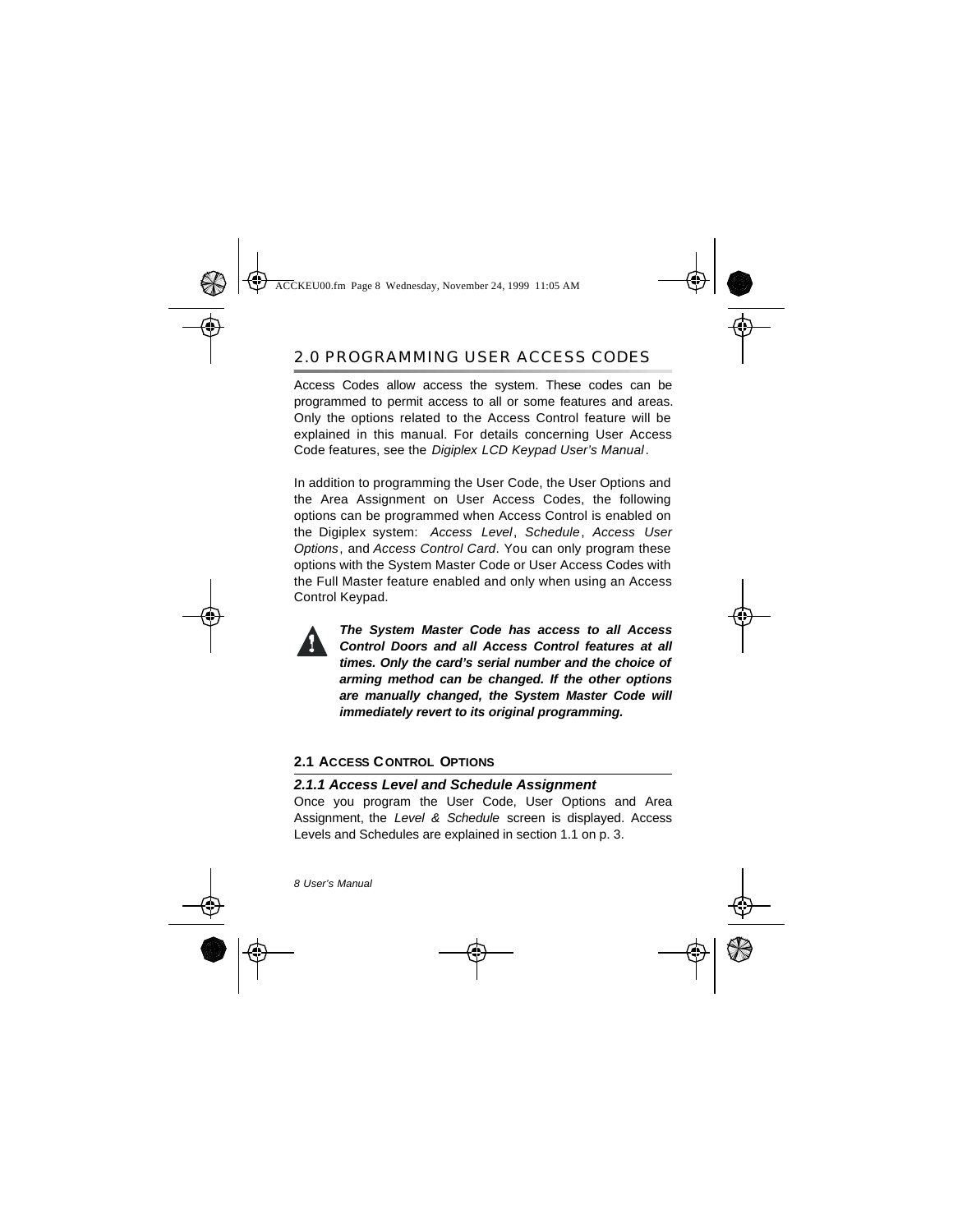ACCKEU00.fm Page 9 Wednesday, November 24, 1999 11:05 AM



In the first set of brackets, enter the desired two-digit Access Level from 00 to 15. Access to all Access Control Doors is Access Level 00. In the second set of brackets, enter the desired two-digit Schedule from 00 to 15. To have access at all times, program Schedule 00. For a list of the Access Levels and Schedules programmed in your system by the installer see section 4.0 on p. 21.

## *2.1.2 Access Control User Options*

Once the Level & Schedule screen is programmed, the LCD screen will display the Access Control User Options screen. Eight options can be activated by turning ON or OFF their corresponding numbers by pressing the number buttons on the keypad (in the same manner as the "User Options" in the *Digiplex LCD Keypad User's Manual*).

#### **Option [1]: Activating Card**

When the option is ON, the Access Control Card is activated and can be used when the Access Control is enabled in the Digiplex system. When the option is OFF, the User Access Code can be used with the Digiplex alarm system, but cannot use the Access Control features. This can be used to disable a lost or stolen card without deleting the User Access Code.

#### **Option [2]: Disarming with Card**

When the option is ON, the Access Control Card can disarm and unlock an armed Access Control Door (see section 3.3.5, p. 20).

#### **Option [3]: Card with Extended Unlocked Period**

When the option is ON, "Extended Unlocked Period" (see section 3.1.1, p. 18) is enabled on the card.



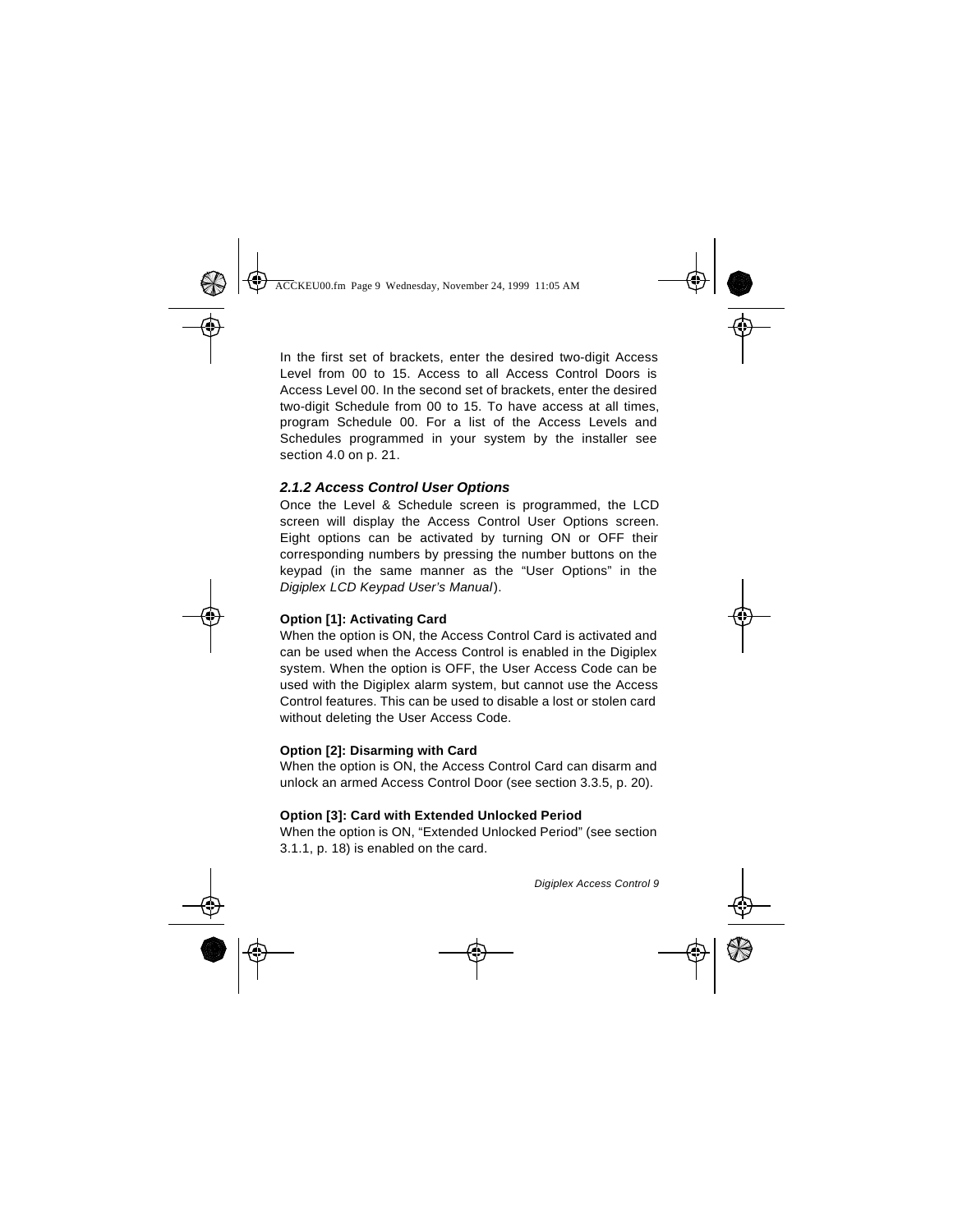ACCKEU00.fm Page 10 Wednesday, November 24, 1999 11:05 AM

# **Options [4], [5], [6], and [7]: Arming with Card**

When option [4] is turned ON, the Access Control Card will be able to arm areas (see section 3.3, p. 19). The arming method is determined by turning ON or OFF one of the options from [5] to [7]. Only one arming method can be programmed per card. For details concerning the arming methods, see the *Digiplex LCD Keypad User's Manual*.

*Regular Arming with Access Control Card* Turn option **[4] ON** and options [5], [6], & [7] OFF. The Access Control Card can Regular Arm area(s).

*Stay Arming with Access Control Card* Turn options **[4] and [5] ON** and options [6] and [7] OFF. The Access Control Card can Stay Arm the area(s).

*Instant Arming with Access Control Card* Turn options **[4] and [6] ON** and options [5] and [7] OFF. The Access Control Card can Instant Arm the area(s).

*Force Arming with Access Control Card* Turn options **[4] and [7] ON** and options [5] and [6] OFF. The Access Control Card can Force Arm the area(s).

#### **Option [8]: Access to Armed Access Control Doors**

When option [8] is turned ON, the Access Control Card can be used to open an armed Access Control Door. When a valid Access Control Card is presented to a reader of an Access Control Door that is assigned to a zone and the zone is armed, access will be granted and the Entry Delay will begin. When this option is enabled, extra security is provided since a user **must**



*10 User's Manual*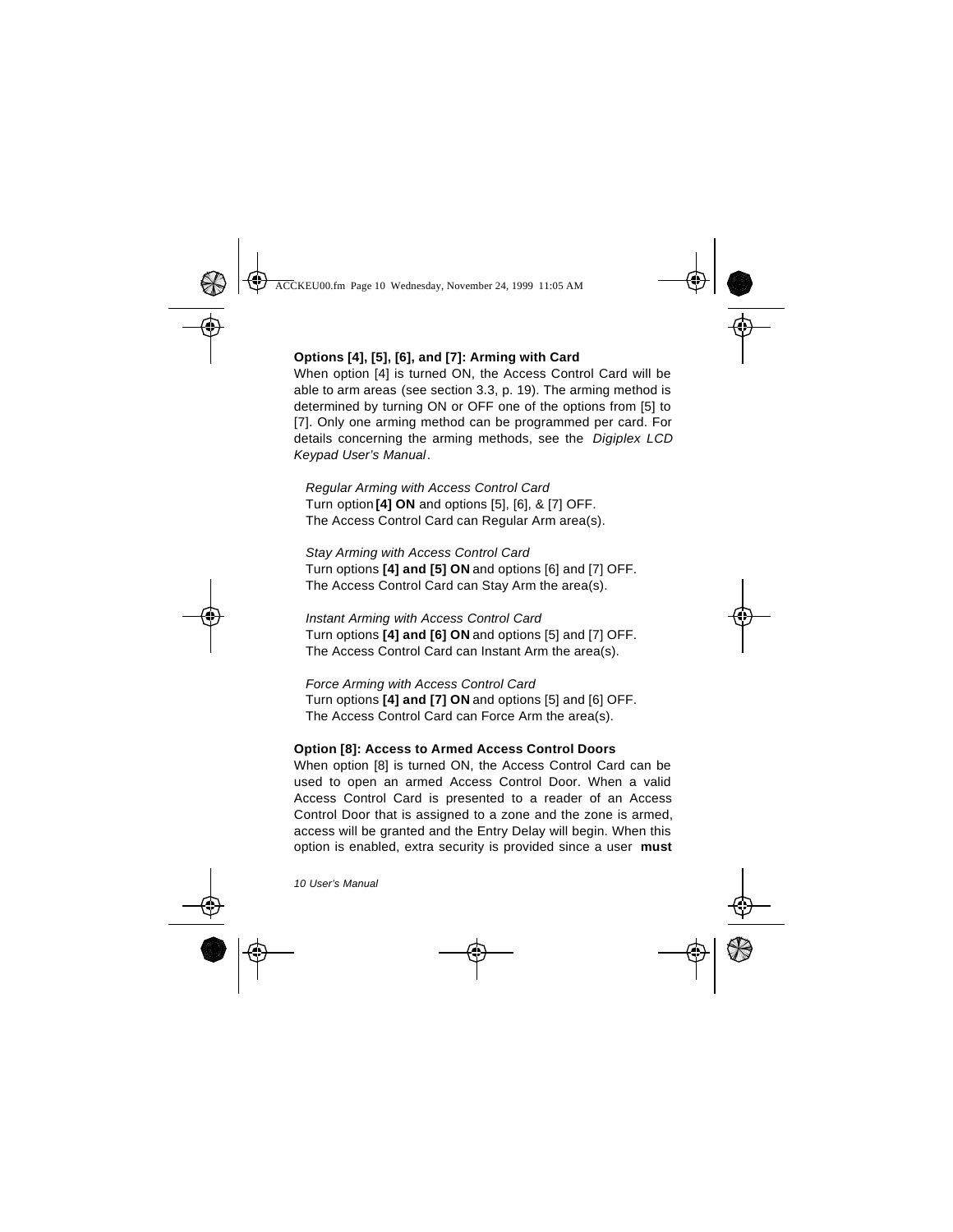ACCKEU00.fm Page 11 Wednesday, November 24, 1999 11:05 AM

enter a User Access Code to disarm the area. For User Access Codes assigned with the "Arm Only" User Option, option [8] should remain off since they cannot disarm the partition(s).

For this feature to function properly, Option [2] "Disarm with Access Control Card" on the User Access Code must be disabled (see section 2.1.2, p. 9). If option [2] is enabled, access will be granted and the area(s) will be disarmed without entering a User Access Code. Access is only granted during the card's assigned Schedule and to doors programmed in its Access Level.

#### *2.1.3 Card Assignment*

The Access Control Card is activated by assigning its serial number to the User Access Code. Either enter the serial number manually or present the Access Control Card to the keypad's reader and its serial number will register automatically. The serial number can be found on the Access Control Card.

## **2.2 PROGRAMMING USER ACCESS CODES**

Your system can support up to 96 User Access Codes. User Access Codes to be used with the Access Control system *must be programmed through an Access Control keypad*.

This section will briefly show the steps required to program codes. The Access Control features that can be programmed are explained in section 2.1 on p. 8. For more details concerning User Access Codes, refer to the *Digiplex LCD Keypad User's Manual*.

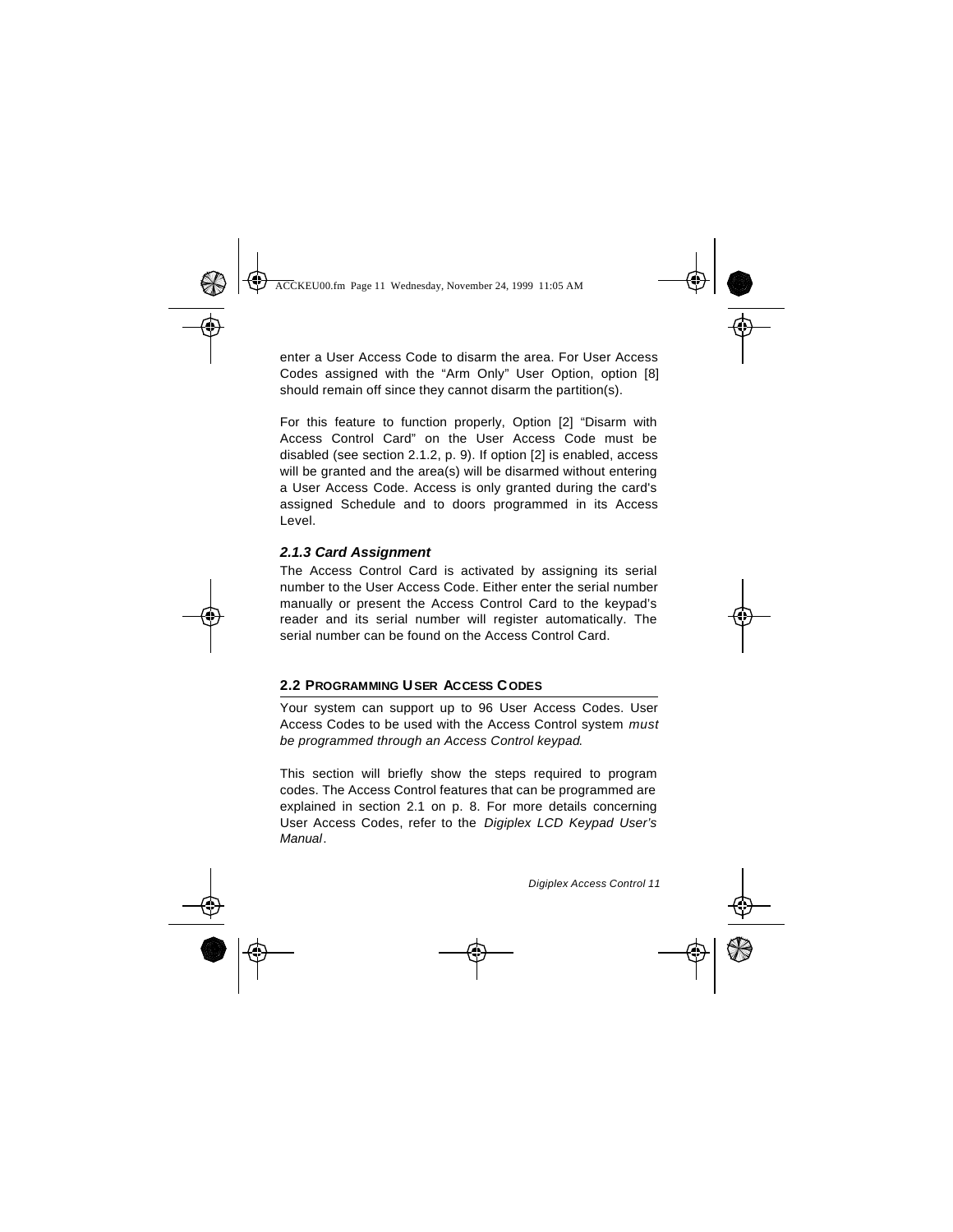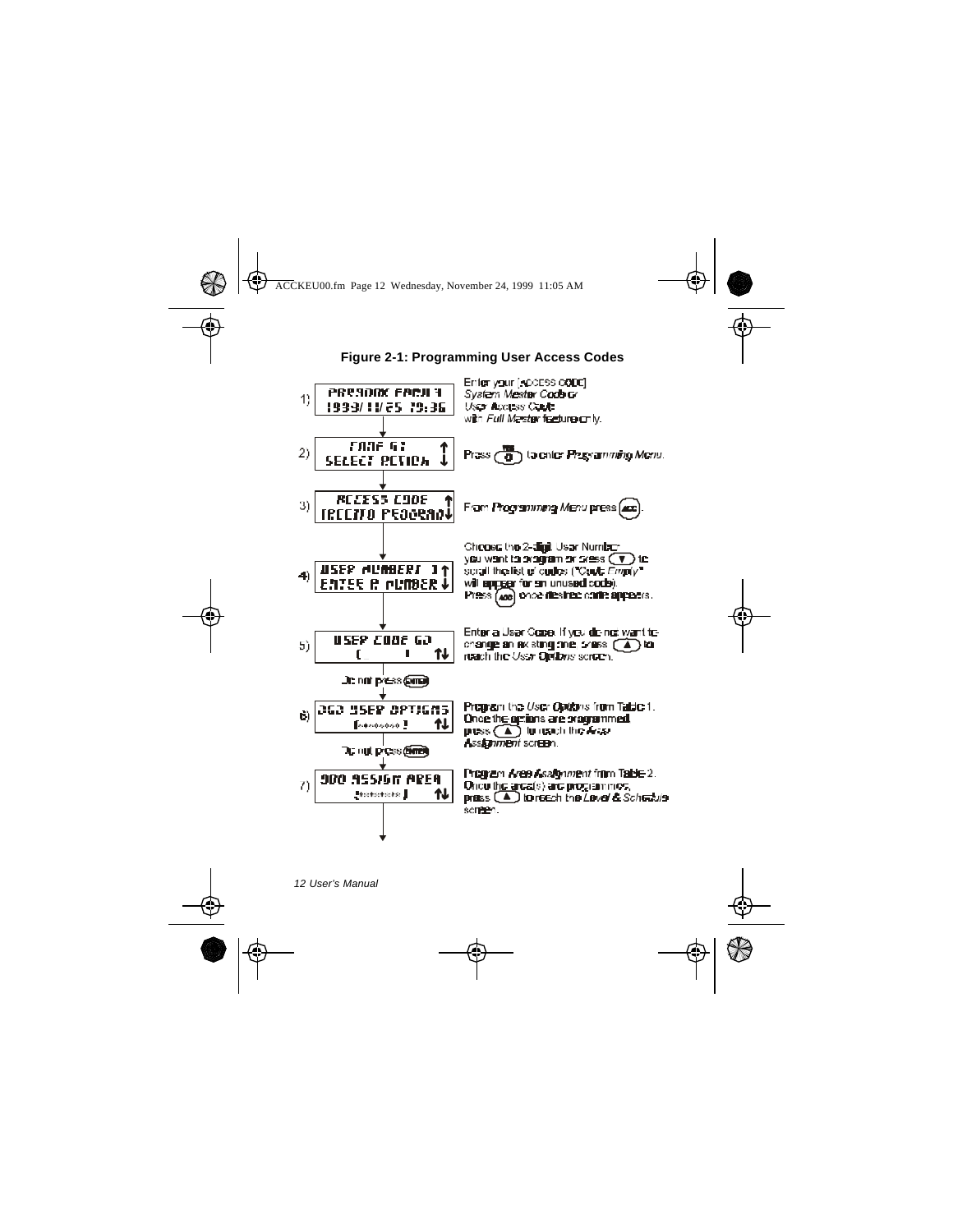

Unless otherwise indicated, if the option is turned OFF, the feature is disabled. For information how to turn ON and OFF options, please refer to the *Digiplex LCD Keypad User's Manual*.

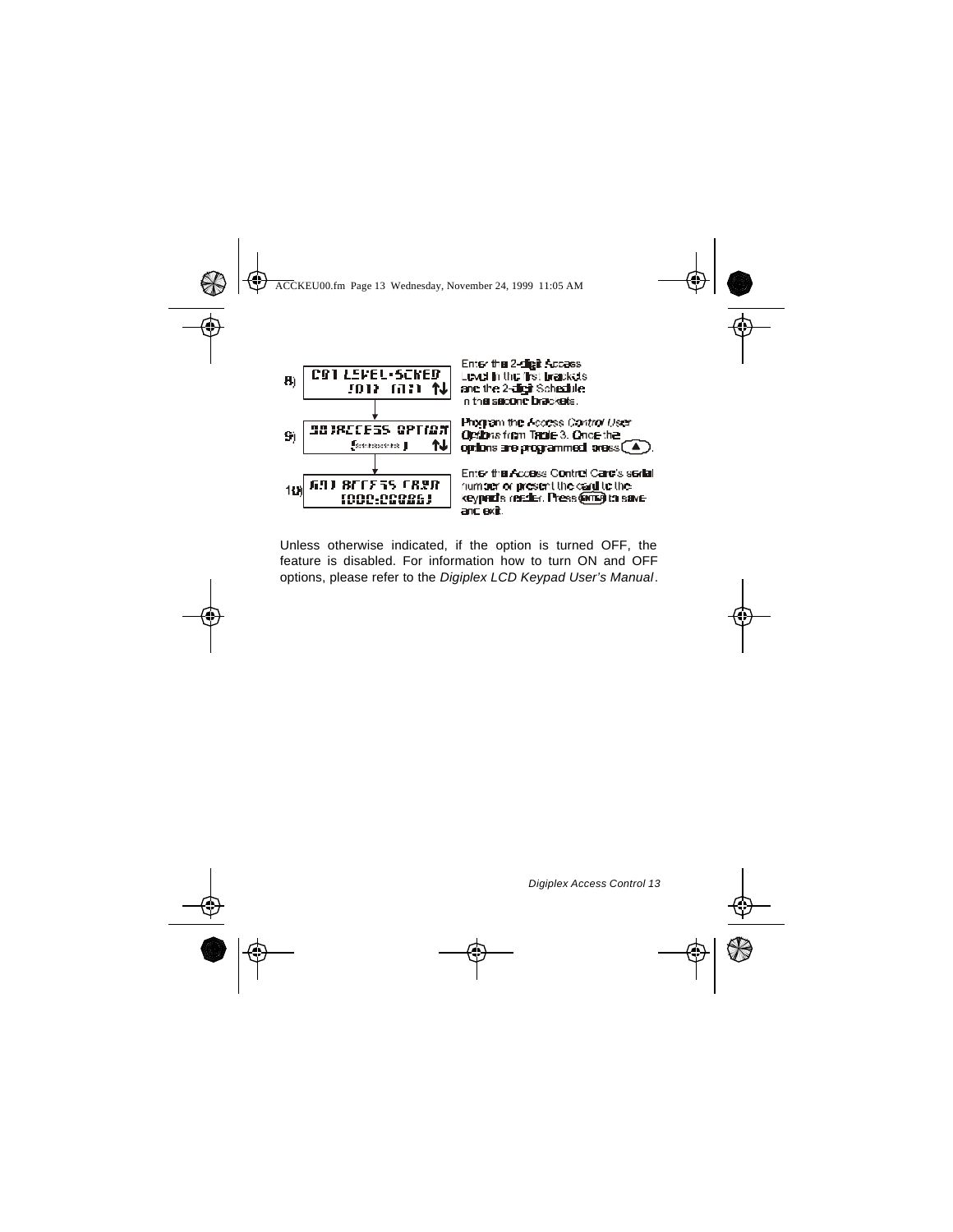ACCKEU00.fm Page 14 Wednesday, November 24, 1999 11:05 AM

| Press option on/off                  | <b>Option Description</b>                                                                                                                                                       |
|--------------------------------------|---------------------------------------------------------------------------------------------------------------------------------------------------------------------------------|
| <b>D</b> off 2 off                   | Master feature disabled.                                                                                                                                                        |
| $\binom{m}{1}$ on $\binom{m}{2}$ off | Master feature enabled.<br>Modifies User Code only.                                                                                                                             |
| $\binom{m}{1}$ on $\binom{m}{2}$ on  | <b>Full Master feature enabled.</b><br>Create or modify other User Codes, User<br>Options, Area Assignment, and Access<br>Control features according to its own<br>programming. |
| on                                   | Duress feature enabled.<br>Can arm, disarm, and send a silent alarm to<br>the Security Company. Use when someone<br>forces you to arm or disarm areas.                          |
| on                                   | Bypass feature enabled.<br>Can deactivate zones using the Bypass<br>feature                                                                                                     |
| ner<br>S<br>on                       | Arm Only feature enabled.<br>Can arm assigned areas, but <b>CANNOT</b><br>disarm.                                                                                               |
| <b>ී</b> ග                           | Stay & Instant Arm feature enabled.<br>Can Stay or Instant Arm the system                                                                                                       |
| <sub>on</sub>                        | Force Arm feature enabled.<br>Can Force Arm the system.                                                                                                                         |

# **Table 1: User Options**

C

 $\bigcirc\hspace{-1.45pt}\bigcirc$ 



 $\overline{\bigcirc}$ 

 $\bigcirc$ 

 $\overline{\bigoplus}$ 

*14 User's Manual*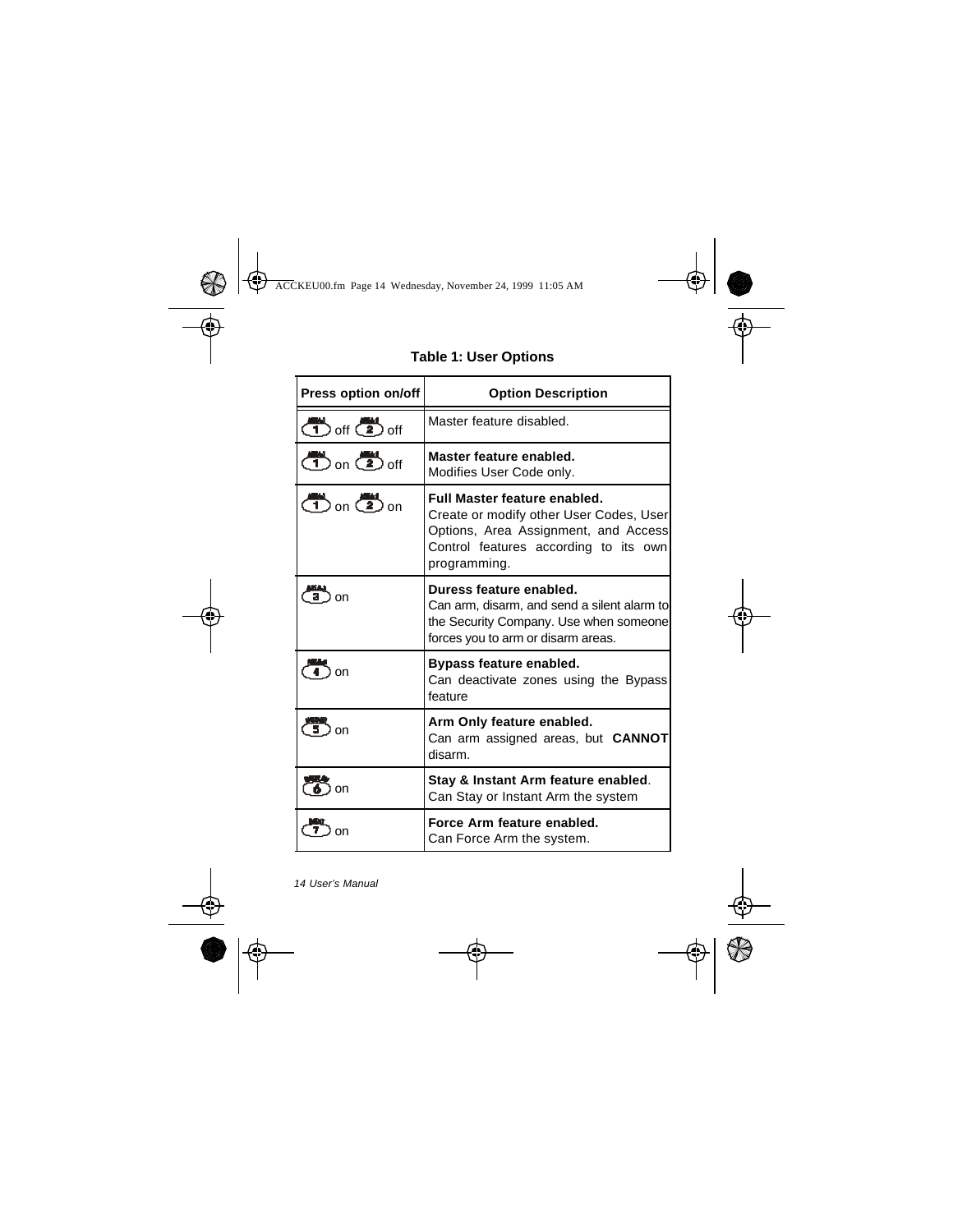ACCKEU00.fm Page 15 Wednesday, November 24, 1999 11:05 AM

# **Table 1: User Options**

| User Access Code obeys the keypad's<br>area assignment in a Partitioned System.<br>The keypad will permit access only to areas<br>that it controls.                                          |
|----------------------------------------------------------------------------------------------------------------------------------------------------------------------------------------------|
| Keypad obeys the User Access<br>Code's area assignment.<br>The keypad will permit access to all the<br>areas assigned to the User Access Code<br>regardless which areas the keypad controls. |

# **Table 2: Area Assignment**

 $\overline{1}$ 

 $\bigoplus$ 

| Press button on/off Area Assignment |                                                                  |
|-------------------------------------|------------------------------------------------------------------|
| ) on                                | Access to Area 1                                                 |
| $\binom{30}{2}$ on                  | Access to Area 2                                                 |
| $\binom{10}{3}$ on                  | Access to Area 3                                                 |
| on                                  | Access to Area 4                                                 |
| All four buttons off                | Controls PGMs only (if PGMs are<br>programmed by the installer). |

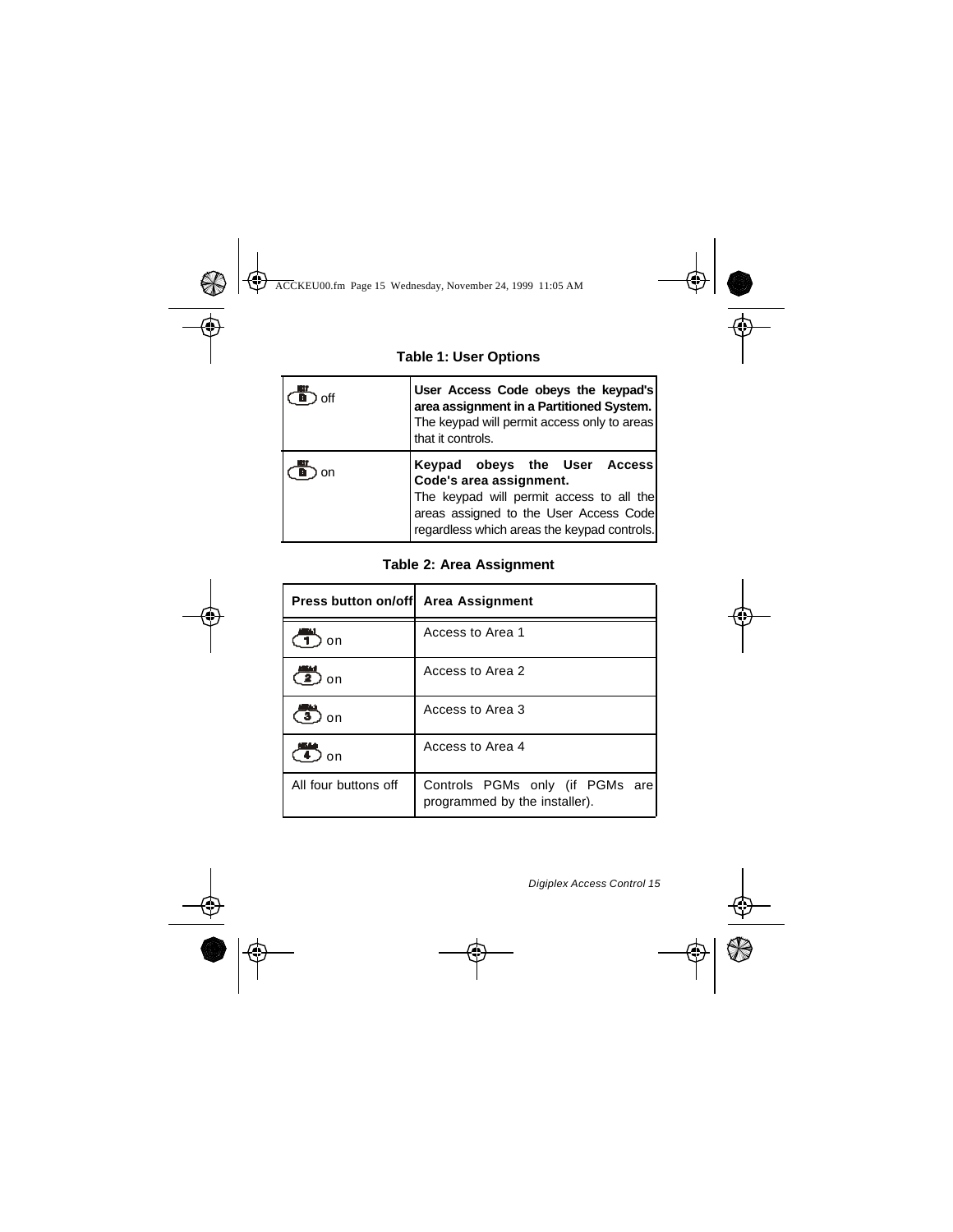ACCKEU00.fm Page 16 Wednesday, November 24, 1999 11:05 AM

| Press option on/off Option Description  |                                                                                |
|-----------------------------------------|--------------------------------------------------------------------------------|
| $\binom{m}{1}$ on                       | Access Control Card is activated.                                              |
| $\binom{364}{2}$ on                     | Can disarm with Access Control Card.<br>(will not work with "Arm Only" option) |
| $\binom{m}{2}$ on                       | Card with Extended Unlocked Period                                             |
| $\binom{10}{4}$ on                      | Can Regular Arm with Access Control Card.*                                     |
| $\bigoplus$ on $\bigoplus$ on           | Can Stay Arm with Access Control Card.*                                        |
| $\ddot{\bullet}$ on $\ddot{\bullet}$ on | Can Instant Arm with Access Control Card*.                                     |
| $\binom{m}{4}$ on $\binom{m}{7}$ on     | Can Force Arm with Access Control Card.*                                       |
| (CBI) on                                | Can open armed Access Control Doors.                                           |

# **Table 3: Access Control User Options**

*\* Only one of these options can be selected.*

For more information concerning the above features, refer to section 2.1 on p. 8.

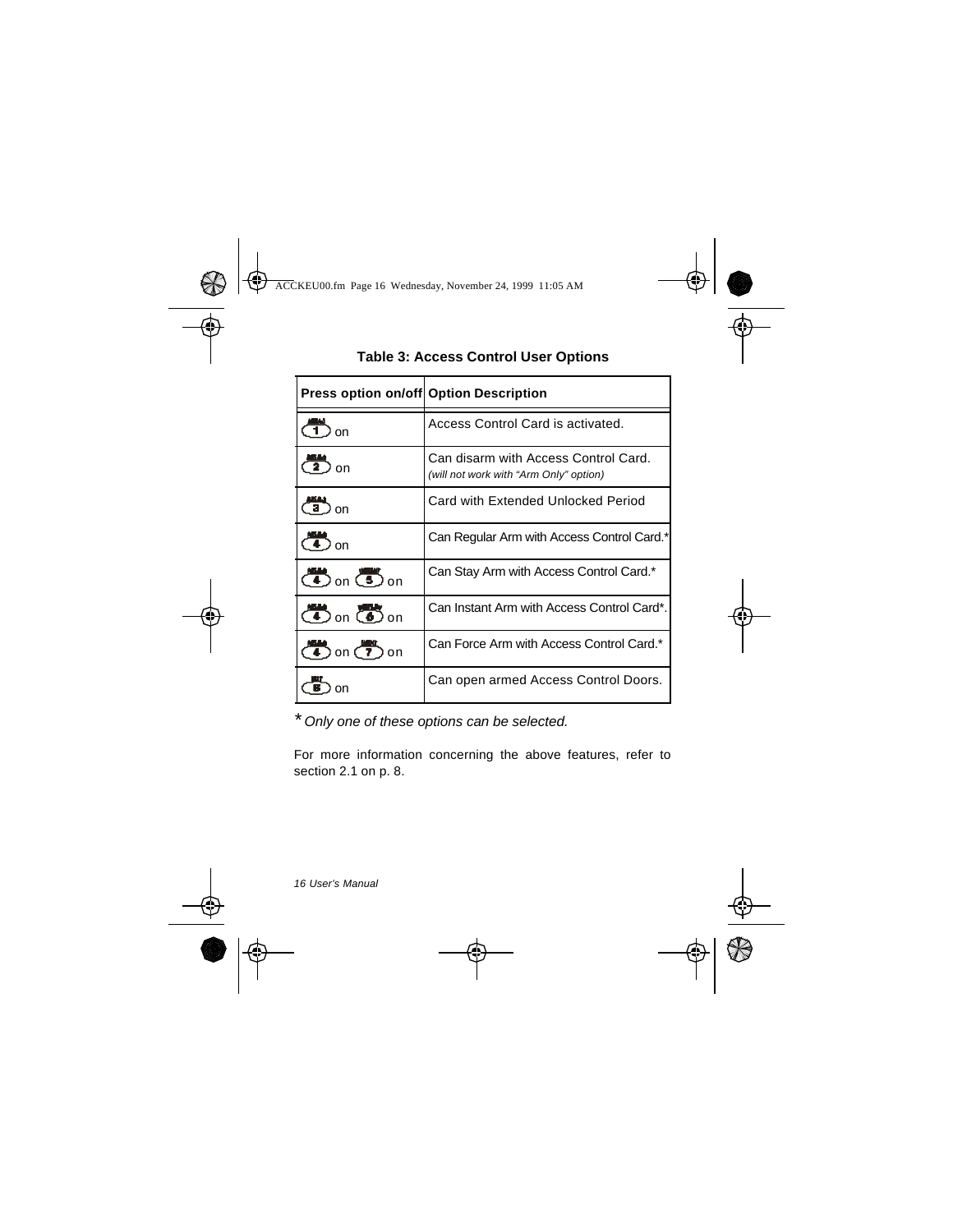

# 3.0 USING ACCESS CONTROL

## **3.1 ENTERING & EXITING**

Depending on how your system is installed, there are various ways to enter and exit through the Access Control Doors:

1) Present your Access Control Card to the reader. The system will verify that the card is allowed access according to its assigned Access Level and Schedule. If it is accepted, the system will unlock the door. The reader's light can be programmed by the installer to turn green or extinguish briefly to indicate that the door can be opened.



- 2) When the motion detector detects movement (Request for Exit event), it will unlock the door to permit passage with or without turning the handle depending on its programming.
- 3) Enter your User Access Code on the keypad and press  $(\text{arc})$ .
- 4) If the Access Control Door is on a "Door Unlocked Schedule", you may be able to open Access Control Doors without using a User Access Code or an Access Control Card. Depending on the door's programming, the door can remain unlocked during the entire programmed schedule or the door can unlock once a valid Access Control Card is presented to the reader during the schedule and then will remain unlocked for the remainder of the schedule.

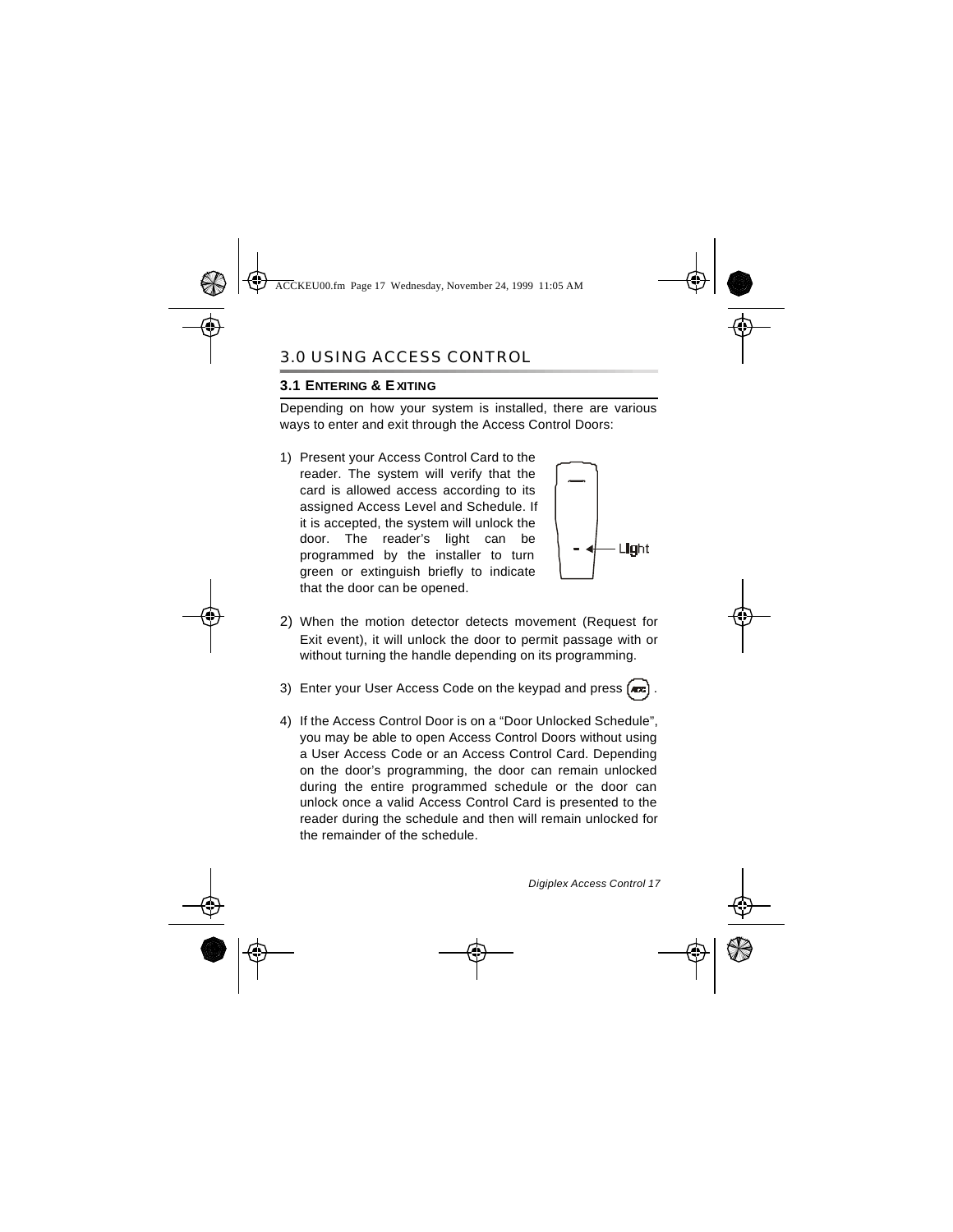ACCKEU00.fm Page 18 Wednesday, November 24, 1999 11:05 AM

# *3.1.1 Door Unlocked Period and Extension*

Each Access Control Door is programmed with a "Door Unlocked Period" and a "Door Unlocked Period Extension". The "Door Unlocked Period" is the time the door will remain unlocked after access is granted. The "Door Unlocked Period Extension" is the amount of time that is added when "Card with Extended Unlocked Period" is enabled (see section 2.1.2, p. 9). This allows extra time for the user to open the Access Control door, which may be useful for seniors and for the physically challenged.

# **3.2 ACCESS ALARMS**

Access Alarms can be audible or silent. They will appear in the Event Record Display, but **may not be reported** to the Security Company. The two Access Alarms are described in this section.

## *3.2.2 "Door Left Open" Alarm*

Each Access Control door is programmed with a time limit that the door is permitted to remain open, which is called a "Door Left Open" Interval. Once this interval has expired, the "Door Left Open" Alarm will be triggered, but will not be reported to the Security Company. When this alarm is audible, it will emit a rapid beep. A warning beep, a Pre-Alarm, may precede this alarm to alert users that the door is open. If the door is closed during the Pre-Alarm, the alarm is cancelled.

When the door is closed during the alarm, the "Door Left Open Restore" event can be logged in the Event Record Display (see Event Record Display in the *Digiplex LCD Keypad User's Manual*).





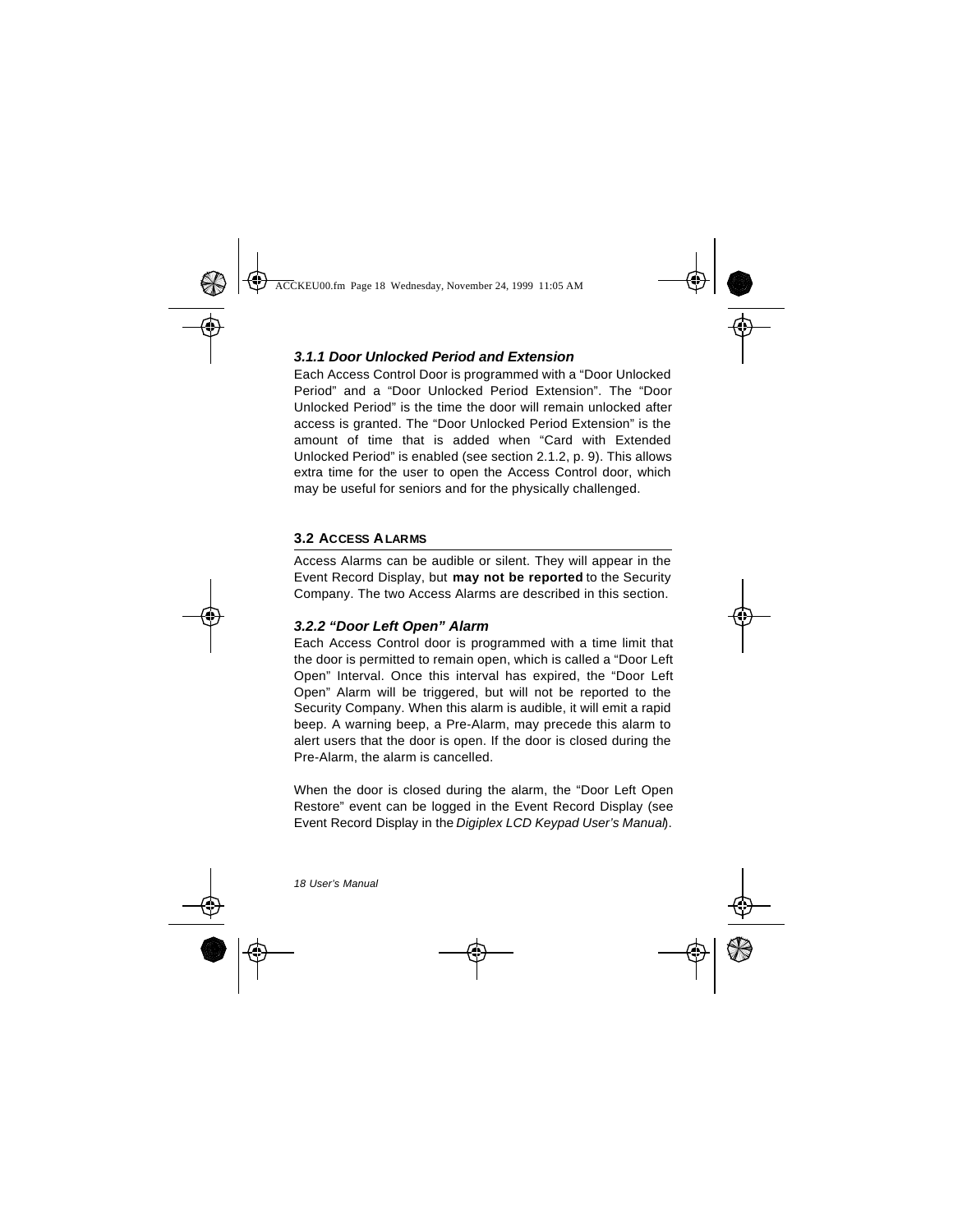ACCKEU00.fm Page 19 Wednesday, November 24, 1999 11:05 AM

# *3.2.3 "Door Forced Open" Alarm*

If an Access Control Door is opened without an Access Control Card, a User Access Code, or receiving a "Request for Exit" from the motion detector, an alarm can be generated. When this alarm is audible, it will emit a rapid beep.

When the door is closed during the alarm, the "Door Forced Restore" event can be logged in the Event Record Display (see Event Record Display in the *Digiplex LCD Keypad User's Manual*). The "Door Forced Open" Alarm can also generate a Burglar Alarm, which can be reported to the Security Company.

## **3.3 ARMING AND DISARMING**

## *3.3.4 Arming with Card*

An Access Control Card can be programmed to arm area(s) assigned to the door when a it is presented to the reader twice within approximately 5 seconds without opening the door.

The Access Control card must be:

- presented during its assigned Schedule
- presented within its assigned Access Level
- programmed to allow arming (see section 2.1.2, p. 9)
- assigned to all areas that are assigned to the Access Control door. For example, if the door is assigned to areas 1 and 4, an Access Control card assigned to area 4 will not work.

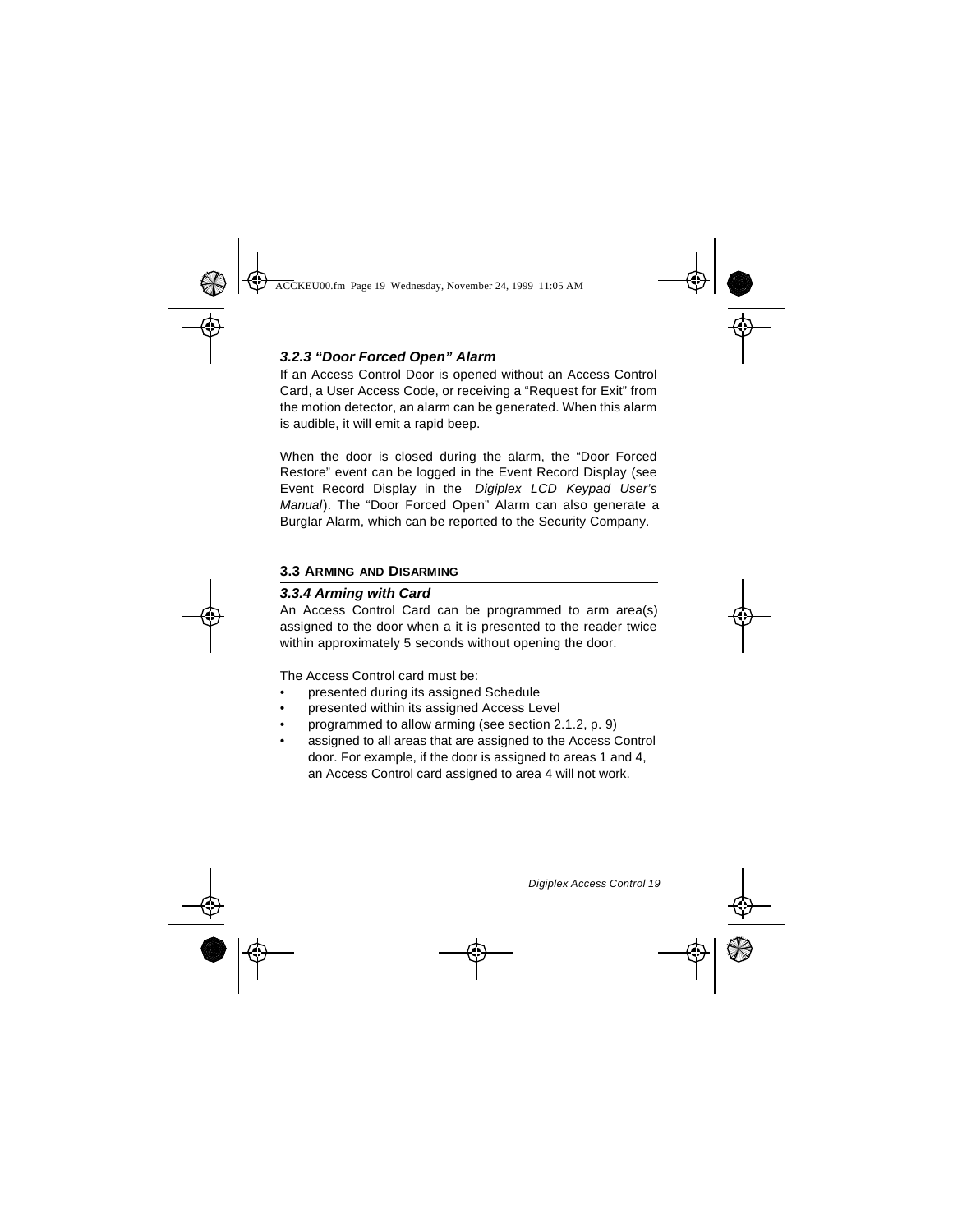ACCKEU00.fm Page 20 Wednesday, November 24, 1999 11:05 AM

# *3.3.5 Disarming with Card*

⊕

To disarm and unlock an Access Control Door when the area assigned to it is armed, present your Access Control Card to the reader.

The Access Control card must be:

- presented during its assigned Schedule
- presented within its assigned Access Level
- programmed to allow disarming (see section 2.1.2, p. 9)
- assigned to all areas that are assigned to the Access Control door. For example, if the door is assigned to areas 1 and 2 and both are armed, an Access Control Card only assigned to area 1 will not be able to unlock the door and disarm the areas.



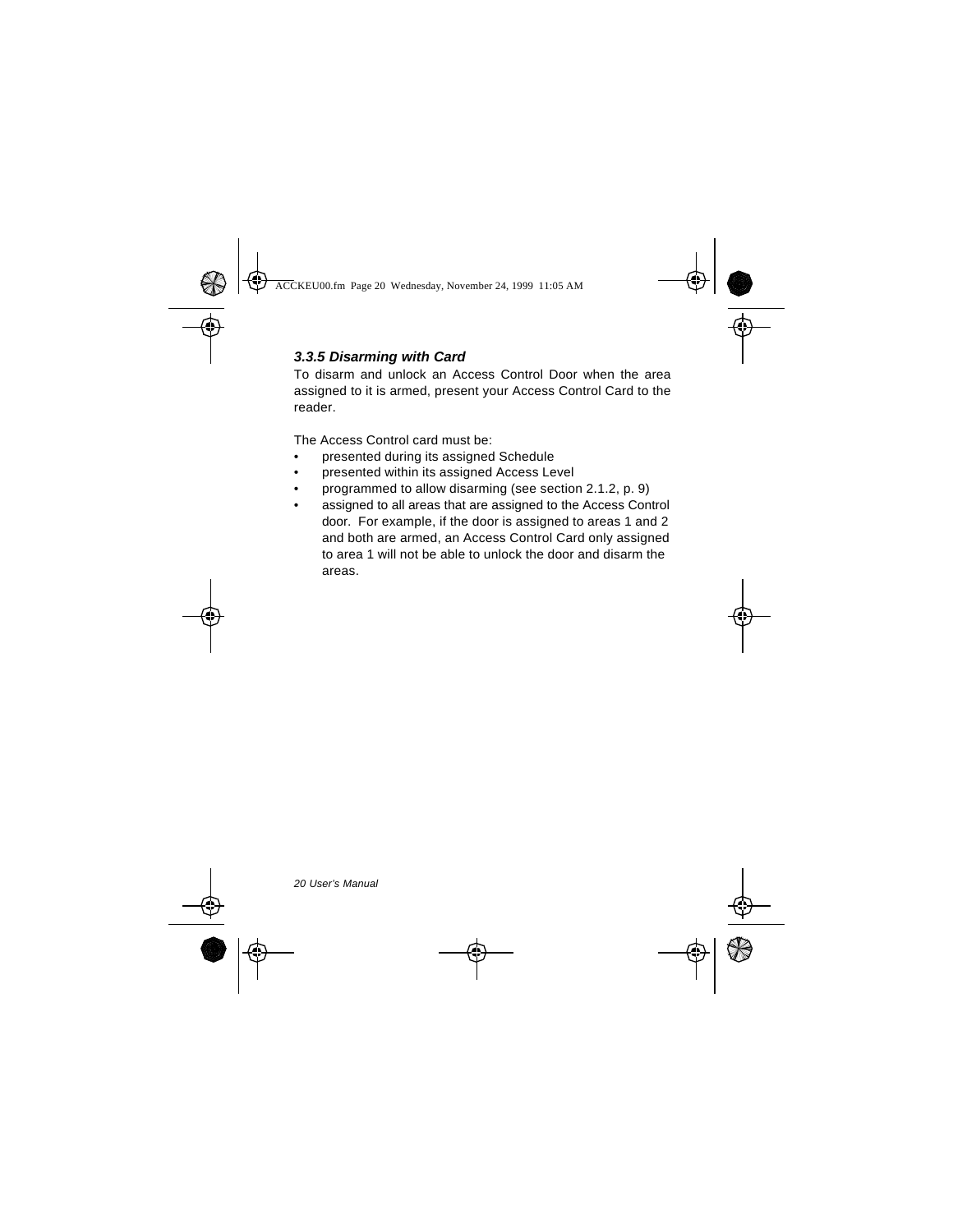ACCKEU00.fm Page 21 Wednesday, November 24, 1999 11:05 AM



# 4.0 INSTALLER PROGRAMMED OPTIONS

# **4.1 ACCESS CONTROL DOORS**

€

€

|      | These doors are used to determine the Access Levels. |      |          |
|------|------------------------------------------------------|------|----------|
| Door | Location                                             | Door | Location |
| 01   |                                                      | 17   |          |
| 02   |                                                      | 18   |          |
| 03   |                                                      | 19   |          |
| 04   |                                                      | 20   |          |
| 05   |                                                      | 21   |          |
| 06   |                                                      | 22   |          |
| 07   |                                                      | 23   |          |
| 08   |                                                      | 24   |          |
| 09   |                                                      | 25   |          |
| 10   |                                                      | 26   |          |
| 11   |                                                      | 27   |          |
| 12   |                                                      | 28   |          |
| 13   |                                                      | 29   |          |
| 14   |                                                      | 30   |          |
| 15   |                                                      | 31   |          |
| 16   |                                                      | 32   |          |

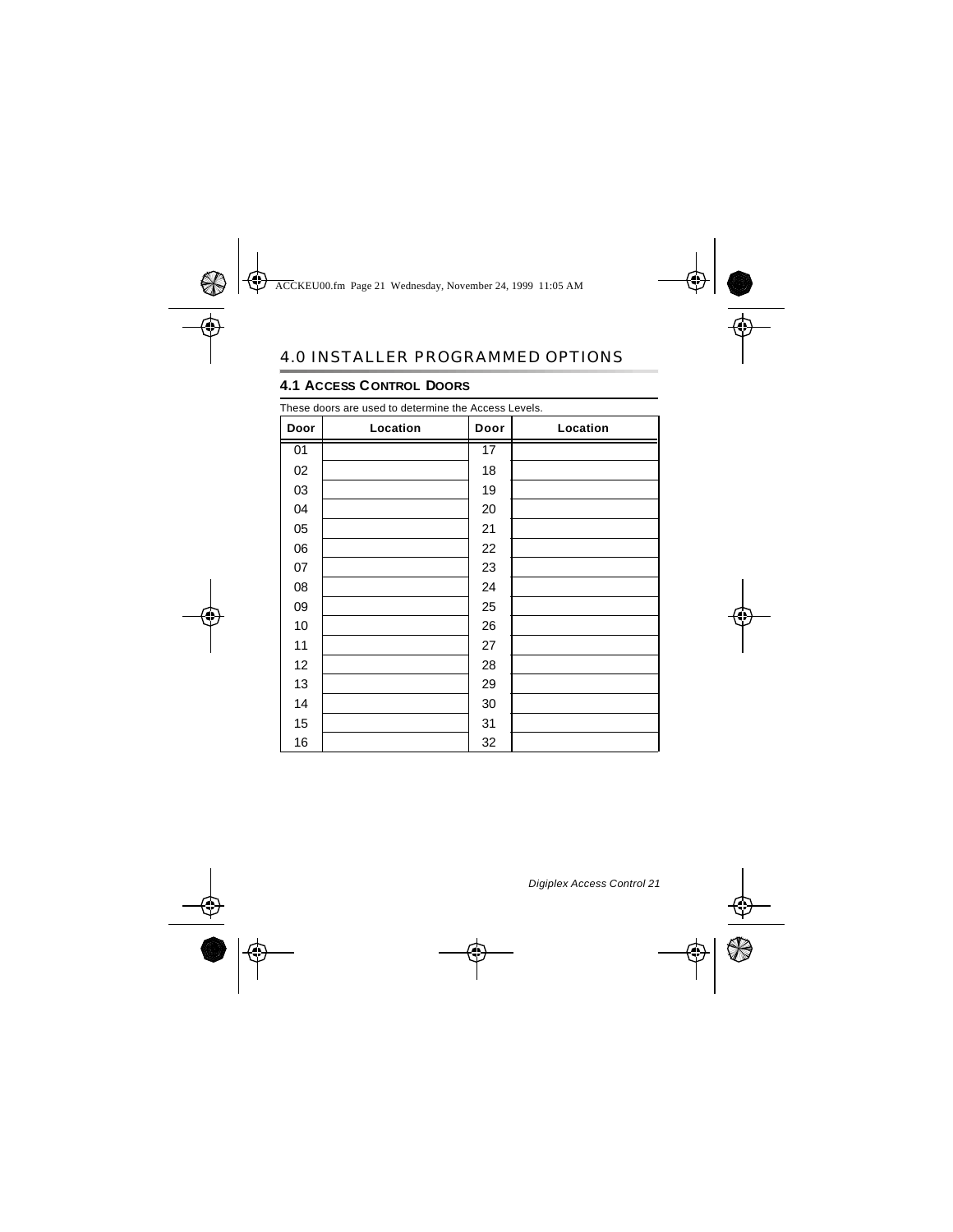ACCKEU00.fm Page 22 Wednesday, November 24, 1999 11:05 AM

# **4.2 ACCESS LEVELS**

The combination of Access Control Doors will be assigned to the User Access Codes to control the access to protected areas.

| Level | Doors Assigned to the Level<br>(Circle doors assigned to the Level) |          |          |          |                      |    |                |                   |                                            |          |          |          |          |          |          |          |
|-------|---------------------------------------------------------------------|----------|----------|----------|----------------------|----|----------------|-------------------|--------------------------------------------|----------|----------|----------|----------|----------|----------|----------|
| 00    |                                                                     |          |          |          |                      |    |                |                   | Access Granted to all Access Control Doors |          |          |          |          |          |          |          |
| 01    | 01<br>17                                                            | 02<br>18 | 03<br>19 | 04<br>20 | 05<br>21             |    | 06 07<br>22 23 | 08                | 09<br>24 25                                | 10<br>26 | 11<br>27 | 12<br>28 | 13<br>29 | 14<br>30 | 15<br>31 | 16<br>32 |
| 02    | 01<br>17                                                            | 02<br>18 | 03<br>19 | 04<br>20 | 05<br>21             | 22 | 06 07<br>23    | 08<br>24          | 09<br>- 25                                 | 10<br>26 | 11<br>27 | 12<br>28 | 13<br>29 | 14<br>30 | 15<br>31 | 16<br>32 |
| 03    | 01<br>17                                                            | 02<br>18 | 03<br>19 | 04<br>20 | 05<br>21             |    | 06 07          | 08<br>22 23 24 25 | 09                                         | 10<br>26 | 11<br>27 | 12<br>28 | 13<br>29 | 14<br>30 | 15<br>31 | 16<br>32 |
| 04    | 01<br>17                                                            | 02<br>18 | 03<br>19 | 04<br>20 | 0 <sub>5</sub><br>21 |    | 06 07          | 08<br>22 23 24 25 | 09                                         | 10<br>26 | 11<br>27 | 12<br>28 | 13<br>29 | 14<br>30 | 15<br>31 | 16<br>32 |
| 05    | 01<br>17                                                            | 02<br>18 | 03<br>19 | 04<br>20 | 05<br>21             |    | 06 07          | 08<br>22 23 24 25 | 09                                         | 10<br>26 | 11<br>27 | 12<br>28 | 13<br>29 | 14<br>30 | 15<br>31 | 16<br>32 |
| 06    | 01<br>17                                                            | 02<br>18 | 03<br>19 | 04<br>20 | 05<br>21             | 22 | 06 07<br>23    | 08<br>24          | 09<br>25                                   | 10<br>26 | 11<br>27 | 12<br>28 | 13<br>29 | 14<br>30 | 15<br>31 | 16<br>32 |
| 07    | 01<br>17                                                            | 02<br>18 | 03<br>19 | 04<br>20 | 05<br>21             | 22 | 06 07<br>23    | 08<br>24          | 09<br>25                                   | 10<br>26 | 11<br>27 | 12<br>28 | 13<br>29 | 14<br>30 | 15<br>31 | 16<br>32 |
| 08    | 01<br>17                                                            | 02<br>18 | 03<br>19 | 04<br>20 | 05<br>21             |    | 06 07          | 08<br>22 23 24 25 | 09                                         | 10<br>26 | 11<br>27 | 12<br>28 | 13<br>29 | 14<br>30 | 15<br>31 | 16<br>32 |



 $\bigcirc$ 

 $\overline{\textcircled{\tiny 1}}$ 

*22 User's Manual*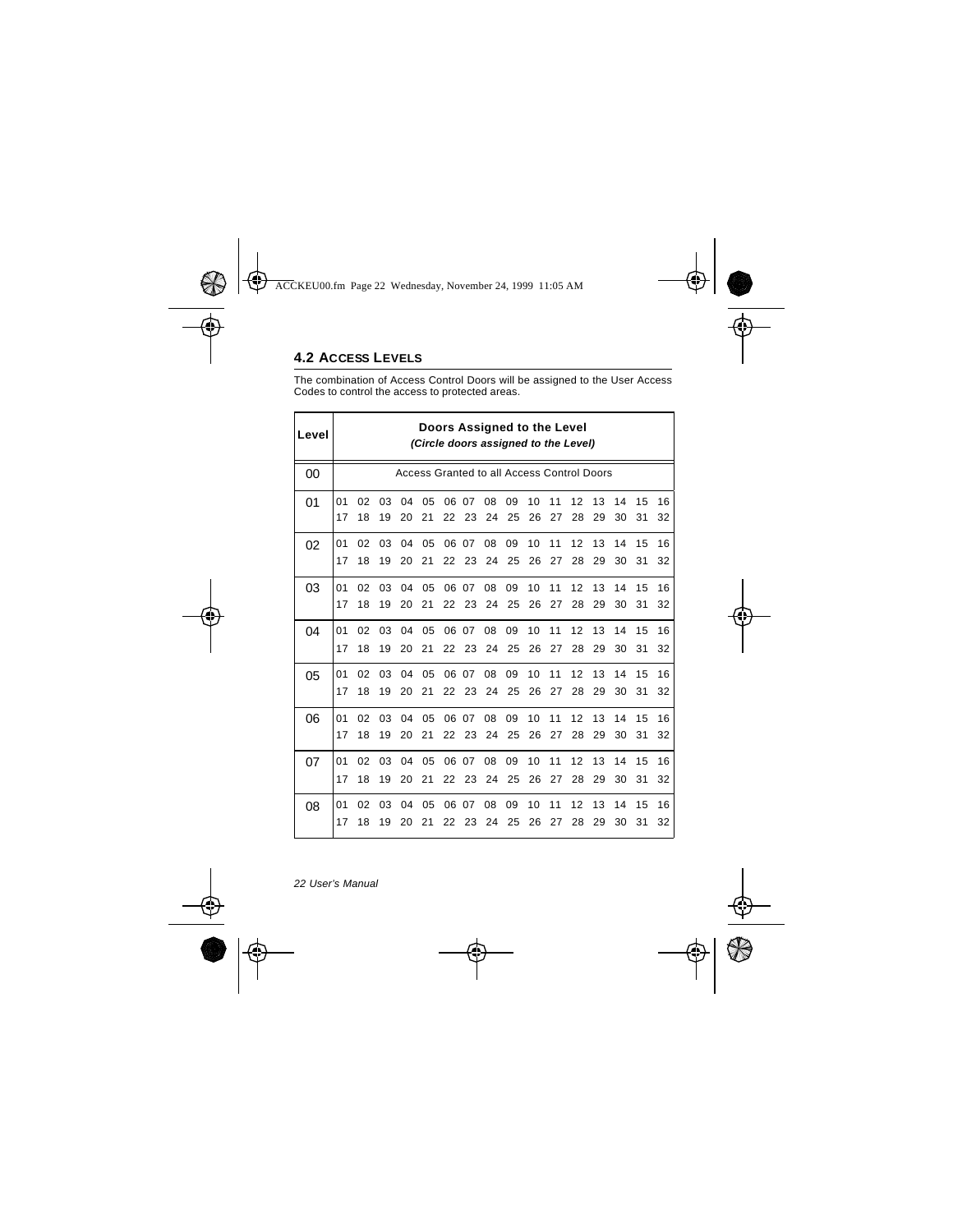| Level |    | Doors Assigned to the Level<br>(Circle doors assigned to the Level) |       |          |                |  |          |             |                |    |    |    |    |    |    |
|-------|----|---------------------------------------------------------------------|-------|----------|----------------|--|----------|-------------|----------------|----|----|----|----|----|----|
| 09    | 01 | 02                                                                  | 03    | 04       | 0 <sub>5</sub> |  |          | 06 07 08    | 09             | 10 | 11 | 12 | 13 | 14 | 15 |
|       | 17 | 18                                                                  |       | 19 20    | 21             |  |          | 22 23 24 25 |                | 26 | 27 | 28 | 29 | 30 | 31 |
| 10    | 01 | 02                                                                  | 03    |          | 04 05          |  | 06 07 08 |             | 09             | 10 | 11 | 12 | 13 | 14 | 15 |
|       | 17 | 18                                                                  | 19    | 20       | 21             |  |          | 22 23 24 25 |                | 26 | 27 | 28 | 29 | 30 | 31 |
| 11    | 01 | 02                                                                  | 03    | 04       | 0 <sub>5</sub> |  | 06 07    | 08          | 09             | 10 | 11 | 12 | 13 | 14 | 15 |
|       | 17 | 18                                                                  | 19    | 20       | 21             |  |          | 22 23 24    | 25             | 26 | 27 | 28 | 29 | 30 |    |
| 12    | 01 | 02                                                                  |       | 03 04 05 |                |  |          | 06 07 08    | 09             | 10 | 11 | 12 | 13 | 14 |    |
|       | 17 | 18                                                                  |       | 19 20    | 21             |  |          | 22 23 24 25 |                | 26 | 27 | 28 | 29 | 30 | 31 |
| 13    | 01 | 02                                                                  | 03    | 04       | 05             |  | 06 07    | 08          | 09             | 10 | 11 | 12 | 13 | 14 |    |
|       | 17 | 18                                                                  |       | 19 20    | 21             |  |          | 22 23 24 25 |                | 26 | 27 | 28 | 29 | 30 | 31 |
| 14    | 01 | 02                                                                  | 03    | 04       | 0 <sub>5</sub> |  | 06 07 08 |             | 09             | 10 | 11 | 12 | 13 | 14 | 15 |
|       | 17 | 18                                                                  | 19    | 20       | 21             |  |          | 22 23 24 25 |                | 26 | 27 | 28 | 29 | 30 | 31 |
| 15    | 01 | 02                                                                  | 03    | 04       | 05             |  | 06 07    | 08          | 09             | 10 | 11 | 12 | 13 | 14 |    |
|       | 17 | 18                                                                  | 19 20 |          | 21             |  |          |             | 22 23 24 25 26 |    | 27 | 28 | 29 | 30 |    |

Ç

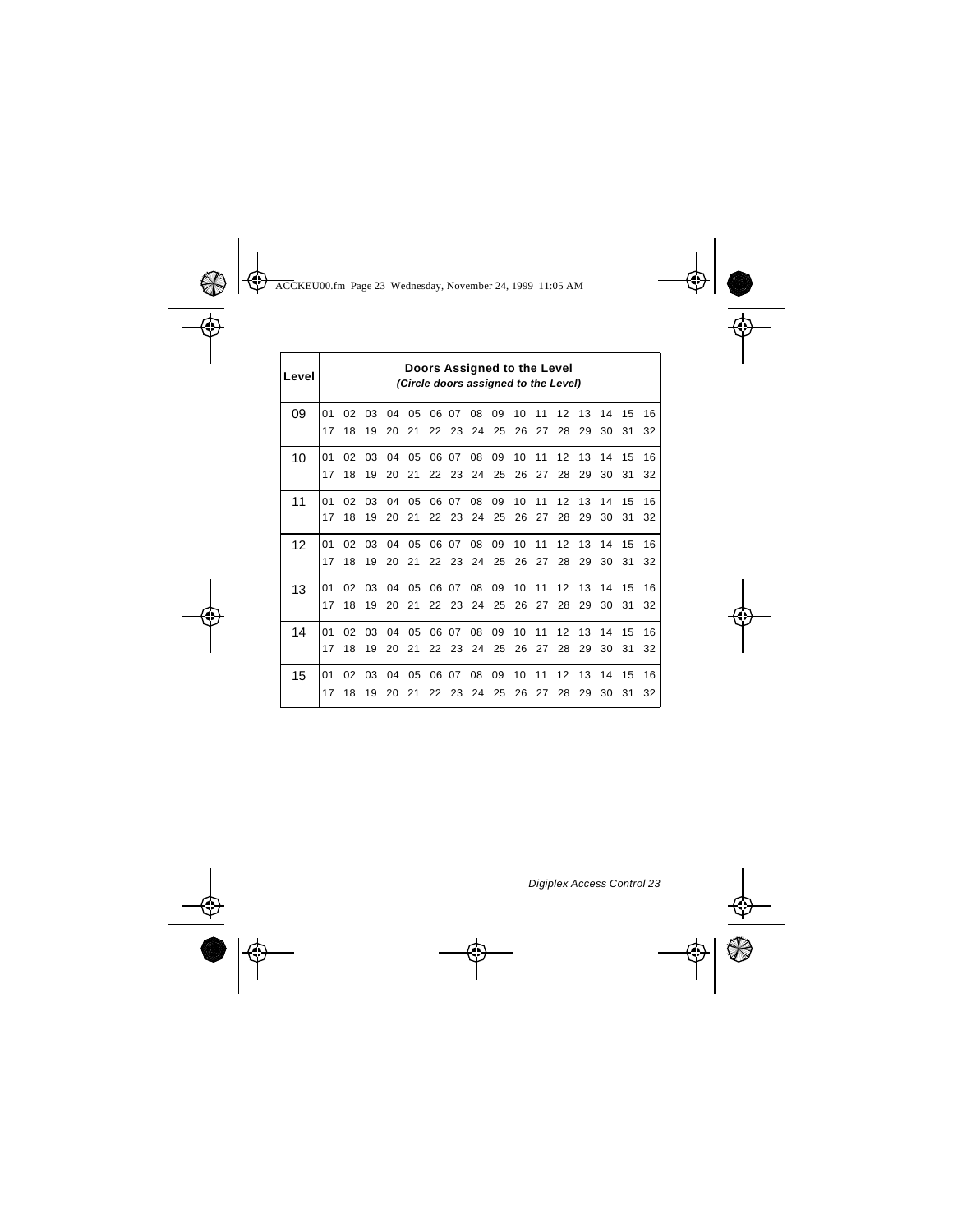$\bigoplus$ ACCKEU00.fm Page 24 Wednesday, November 24, 1999 11:05 AM

# **4.3 SCHEDULES**

Schedules determine the hours, days, and holidays (*H = holidays*) that users are permitted access. Each Schedule has two programmable time periods. Holidays programmed by the installer are identified in section 4.4 on p. 25.

| <b>Schedule</b> | <b>Start</b> |                             | Days<br>(Circle assigned days) |                        |                  |           |        |          |  |
|-----------------|--------------|-----------------------------|--------------------------------|------------------------|------------------|-----------|--------|----------|--|
| 00              |              | Access Granted at all times |                                |                        |                  |           |        |          |  |
| 01              |              |                             | S<br>S<br>м                    | MTWTFSH<br>W<br>$\top$ | $\sf T$          | -F        | S      | H        |  |
| 02              |              |                             | S<br>м<br>S                    | W<br>т<br>M T W        | т<br>T F         | F         | S      | sн<br>н  |  |
| 03              |              |                             | S<br>М<br>S<br>м               | W<br>т<br>т<br>W       | $\mathsf T$<br>т | F.<br>F   | S      | sн<br>H  |  |
| 04              |              |                             | S<br>м<br>S<br>м               | W<br>Т<br>W<br>Т       | т<br>$\sf T$     | F.        | FSH    | sн       |  |
| 05              |              |                             | S<br>м<br>М<br>S               | W<br>т<br>T<br>W       | т                | F<br>T F. | S<br>S | H<br>H   |  |
| 06              |              |                             | S<br>M<br>S<br>м               | W<br>т<br>W<br>Т       | т<br>T.          | -F<br>F   | S      | S H<br>H |  |
| 07              |              |                             | S<br>м<br>S<br>М               | w<br>w                 | T                | F<br>F    | S<br>S | н<br>н   |  |



 $\bigcirc$ 

€



€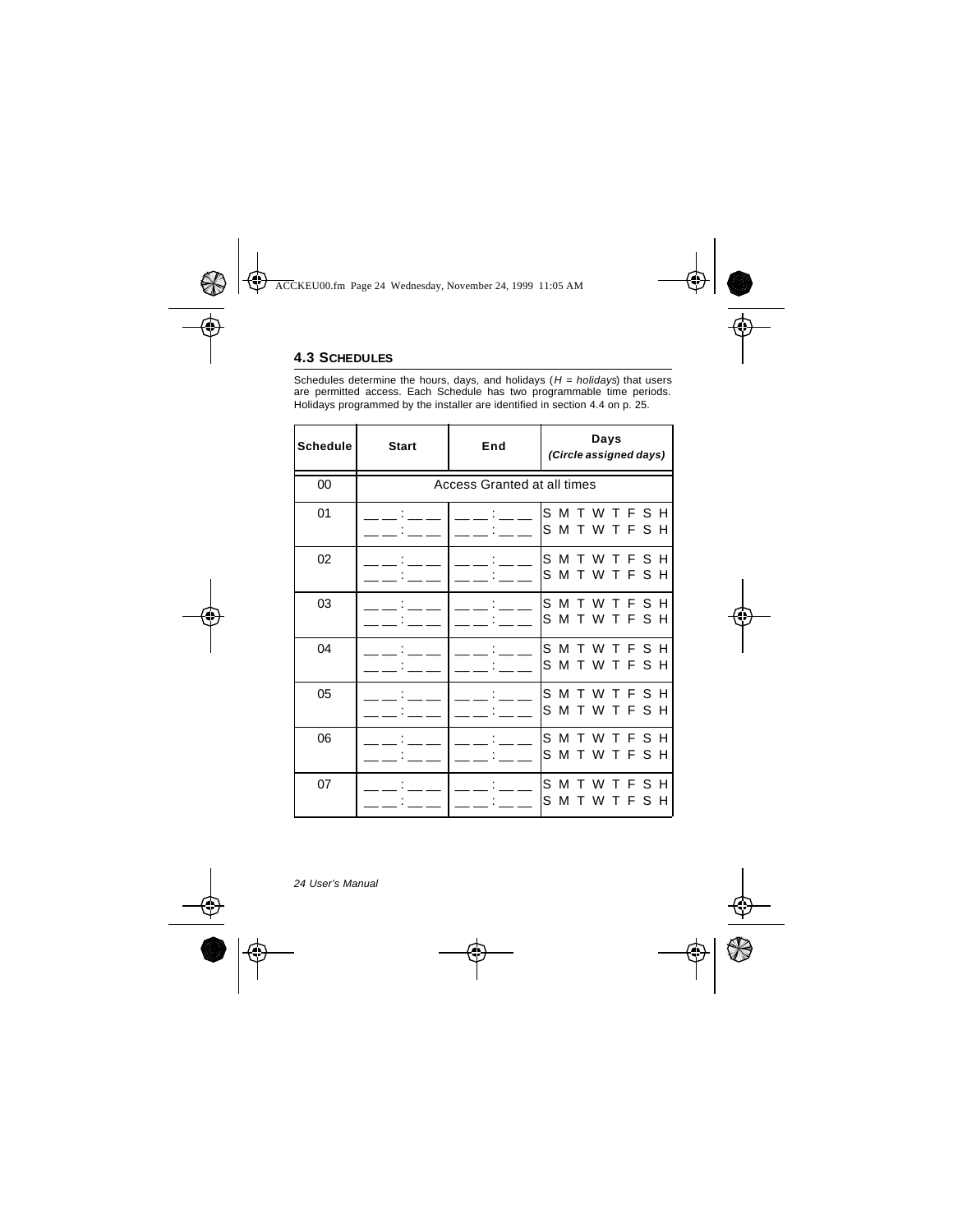$\bigoplus$ ACCKEU00.fm Page 25 Wednesday, November 24, 1999 11:05 AM

 $\hat{\odot}$ 

| <b>Schedule</b> | <b>Start</b> | End | Days<br>(Circle assigned days)                                                                   |
|-----------------|--------------|-----|--------------------------------------------------------------------------------------------------|
| 08              |              |     | S<br>M T<br>W<br>TFSH<br>М<br>S<br>W<br>$\top$<br>$\mathsf{T}$<br>FSH                            |
| 09              |              |     | S<br>M<br>W<br>S H<br>-F<br>т<br>$\top$<br>S<br>М<br>Т<br>W<br>FSH<br>$\top$                     |
| 10              |              |     | S<br>W<br>м<br>-F<br>S H<br>$\top$<br>$\top$<br>М<br>-F<br>S<br>$\top$<br>W<br>$\top$<br>-S<br>H |
| 11              |              |     | S<br>M T W<br>TFSH<br>S<br>M T W<br>TFSH                                                         |
| 12              |              |     | S<br>м<br>W<br>$\top$<br>-F<br>S H<br>т<br>S<br>MTWTFSH                                          |
| 13              |              |     | S<br>M T W<br>TFSH<br>S<br>M T W<br>TFSH                                                         |
| 14              |              |     | S<br>W<br>F S H<br>м<br>т<br>т<br>S<br>М<br>FSH<br>W<br>$\top$<br>Т                              |
| 15              |              |     | S<br>S<br>H<br>F<br>м<br>w<br>S<br>F<br>W<br>S<br>м<br>H<br>т<br>Τ                               |

# **4.4 HOLIDAYS**

 $|\oplus$ 

This table identifies the legal, religious, and feast days considered Holidays which will be used when programming the Schedules. When "H" is enabled in the Schedules, users can access the days programmed in this section.

*Digiplex Access Control 25*

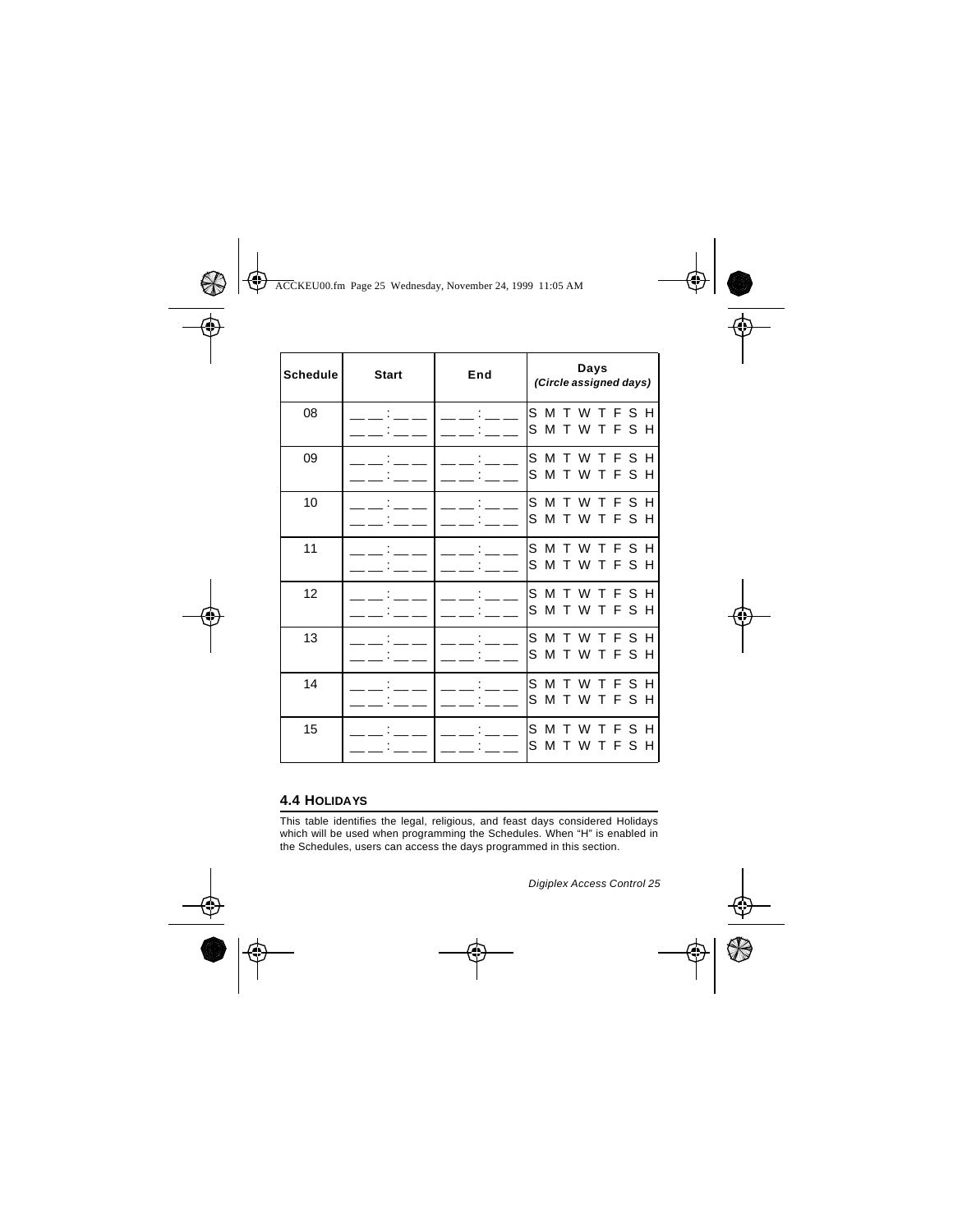ACCKEU00.fm Page 26 Wednesday, November 24, 1999 11:05 AM

C

 $\bigcirc\hspace{-1.45pt}\bigcirc$ 

| Month     |            |             | (Circle days programmed as Holidays)         |  |             | Days           |    |    |    |             |    |       |       |
|-----------|------------|-------------|----------------------------------------------|--|-------------|----------------|----|----|----|-------------|----|-------|-------|
|           |            |             |                                              |  |             |                |    |    |    |             |    |       |       |
| January   |            |             | 01 02 03 04 05 06 07 08 09 10 11 12 13 14    |  |             |                |    |    |    |             |    | 15 16 |       |
|           |            |             | 17 18 19 20 21 22 23 24 25 26 27 28 29 30 31 |  |             |                |    |    |    |             |    |       |       |
| February  | $^{\circ}$ |             | 02 03 04 05 06 07 08 09 10 11 12 13 14 15    |  |             |                |    |    |    |             |    |       |       |
|           |            |             | 16 17 18 19 20 21 22 23 24 25 26 27 28 29    |  |             |                |    |    |    |             |    |       |       |
| March     | $^{\circ}$ |             | 02 03 04 05 06 07 08 09 10 11                |  |             |                |    |    |    | 12 13 14    |    | 15 16 |       |
|           | 17         |             | 18 19 20 21 22 23 24 25 26 27 28 29 30 31    |  |             |                |    |    |    |             |    |       |       |
| April     | $^{\circ}$ |             | 02 03 04 05 06 07 08 09 10 11                |  |             |                |    |    |    | 12 13 14 15 |    |       |       |
|           |            |             | 16 17 18 19 20 21 22 23 24 25 26 27 28 29 30 |  |             |                |    |    |    |             |    |       |       |
| May       | 01         |             | 02 03 04 05 06 07 08 09 10 11                |  |             |                |    |    |    | 12 13 14    |    | 15 16 |       |
|           |            |             | 17 18 19 20 21 22 23 24 25 26 27 28 29 30 31 |  |             |                |    |    |    |             |    |       |       |
| June      | 01         | 02 03 04 05 |                                              |  |             | 06 07 08 09 10 |    | 11 |    | 12 13       | 14 | -15   |       |
|           | 16         |             | 17 18 19 20 21 22 23 24 25 26 27 28 29 30    |  |             |                |    |    |    |             |    |       |       |
| July      | 01         |             | 02 03 04 05 06 07 08 09 10 11 12 13 14       |  |             |                |    |    |    |             |    | 15 16 |       |
|           |            |             | 17 18 19 20 21 22 23 24 25 26 27 28 29 30 31 |  |             |                |    |    |    |             |    |       |       |
| August    | $^{\circ}$ |             | 02 03 04 05 06 07 08 09 10 11 12 13 14       |  |             |                |    |    |    |             |    | 15 16 |       |
|           | 17         |             | 18 19 20 21 22 23 24 25 26 27 28 29 30 31    |  |             |                |    |    |    |             |    |       |       |
| September | 01         |             | 02 03 04 05 06 07 08 09 10 11                |  |             |                |    |    |    | 12 13 14 15 |    |       |       |
|           |            |             | 16 17 18 19 20 21 22 23 24 25 26 27 28 29 30 |  |             |                |    |    |    |             |    |       |       |
| October   | $^{\circ}$ |             | 02 03 04 05 06 07 08 09 10 11                |  |             |                |    |    |    | 12 13 14    |    |       | 15 16 |
|           |            |             | 17 18 19 20 21 22 23 24 25 26 27 28 29 30 31 |  |             |                |    |    |    |             |    |       |       |
| November  | $^{\circ}$ | 02 03 04    | -05                                          |  | 06 07 08 09 |                | 10 | 11 | 12 | 13          | 14 | 1.5   |       |
|           | 16         |             | 17 18 19 20 21 22 23 24 25 26 27 28 29 30    |  |             |                |    |    |    |             |    |       |       |
| December  | 01         |             | 02 03 04 05 06 07 08 09 10 11                |  |             |                |    |    |    | 12 13 14    |    | 15    | 16    |
|           |            |             | 17 18 19 20 21 22 23 24 25 26 27 28 29 30 31 |  |             |                |    |    |    |             |    |       |       |



 $\overline{\bigoplus}$ 

*26 User's Manual*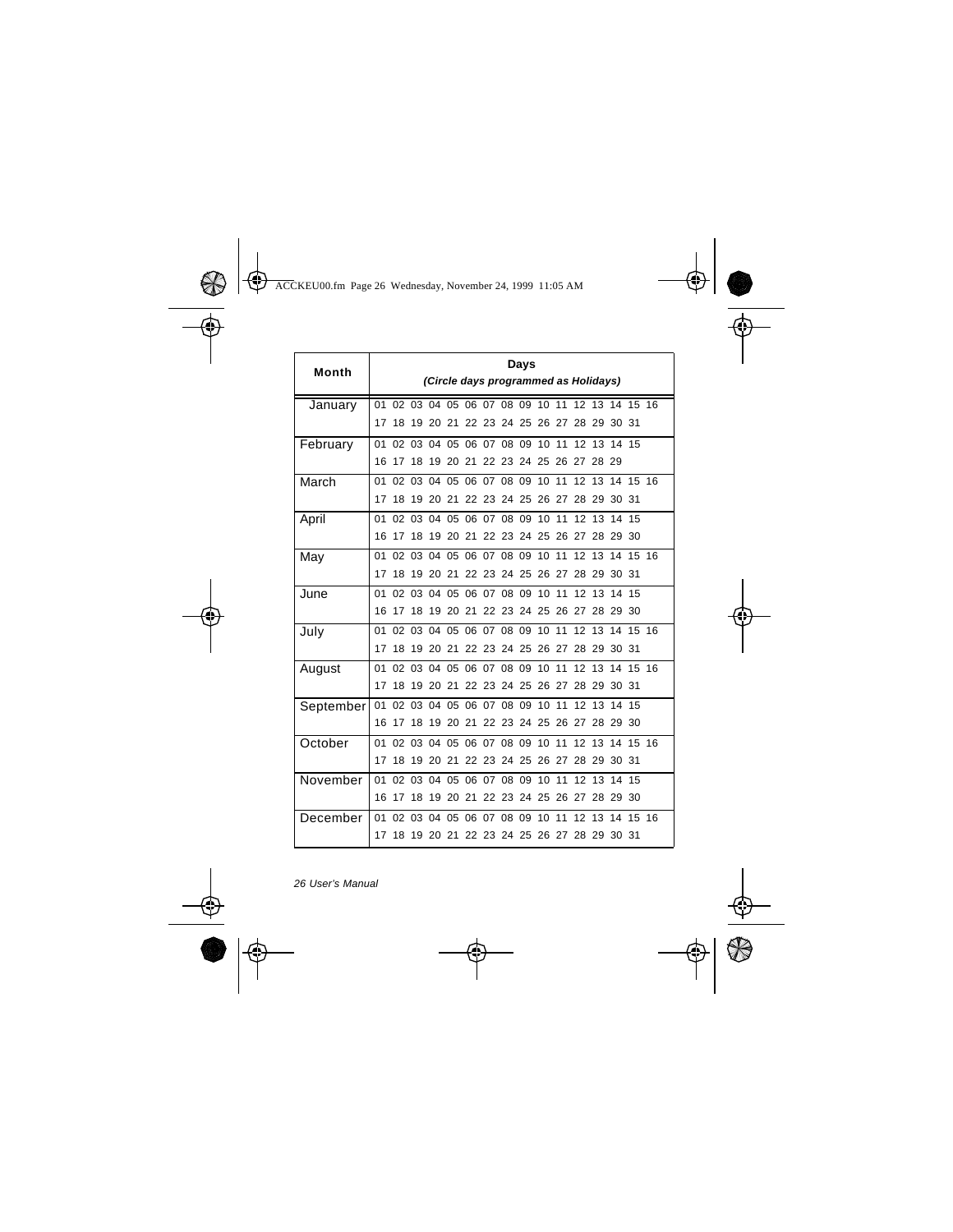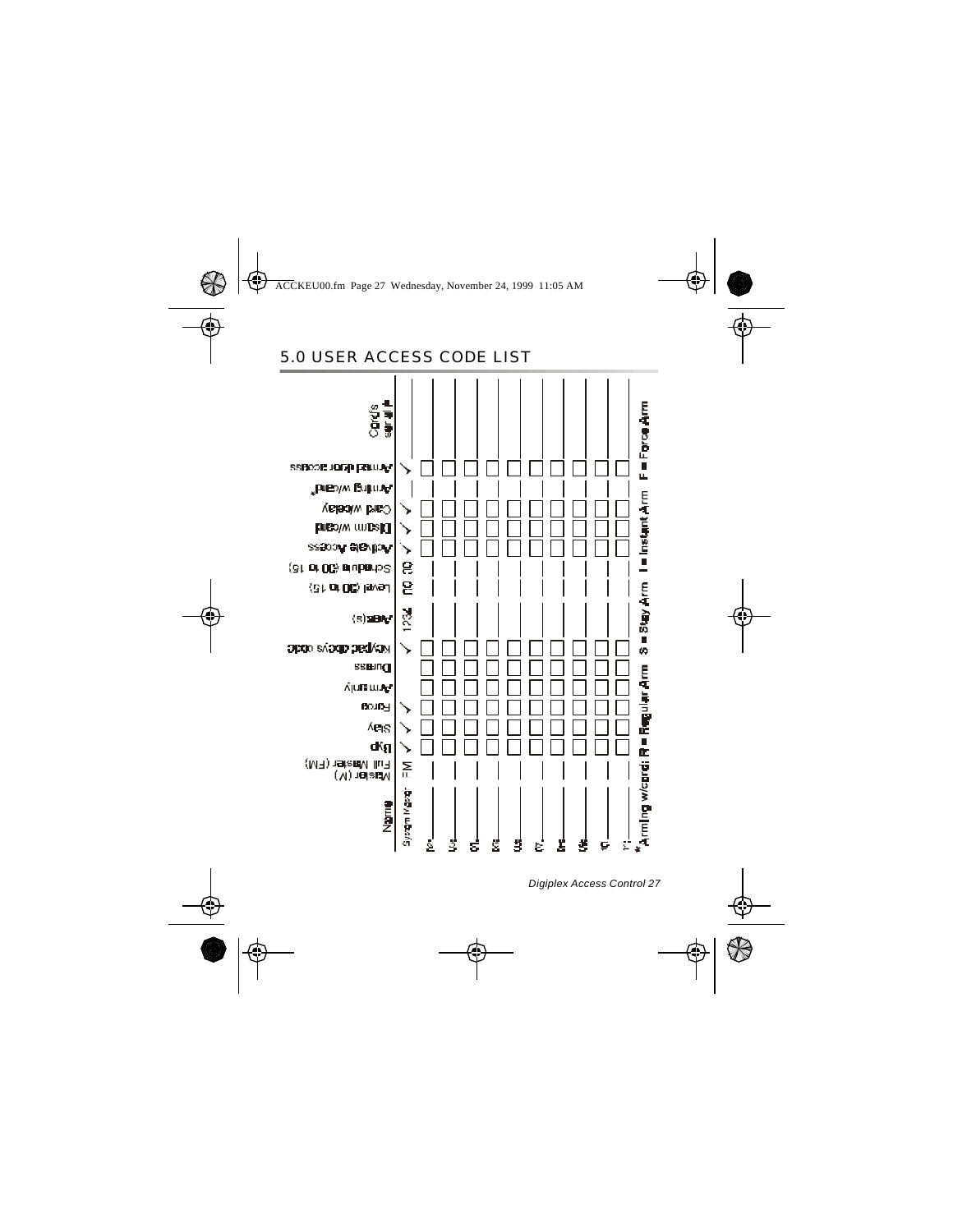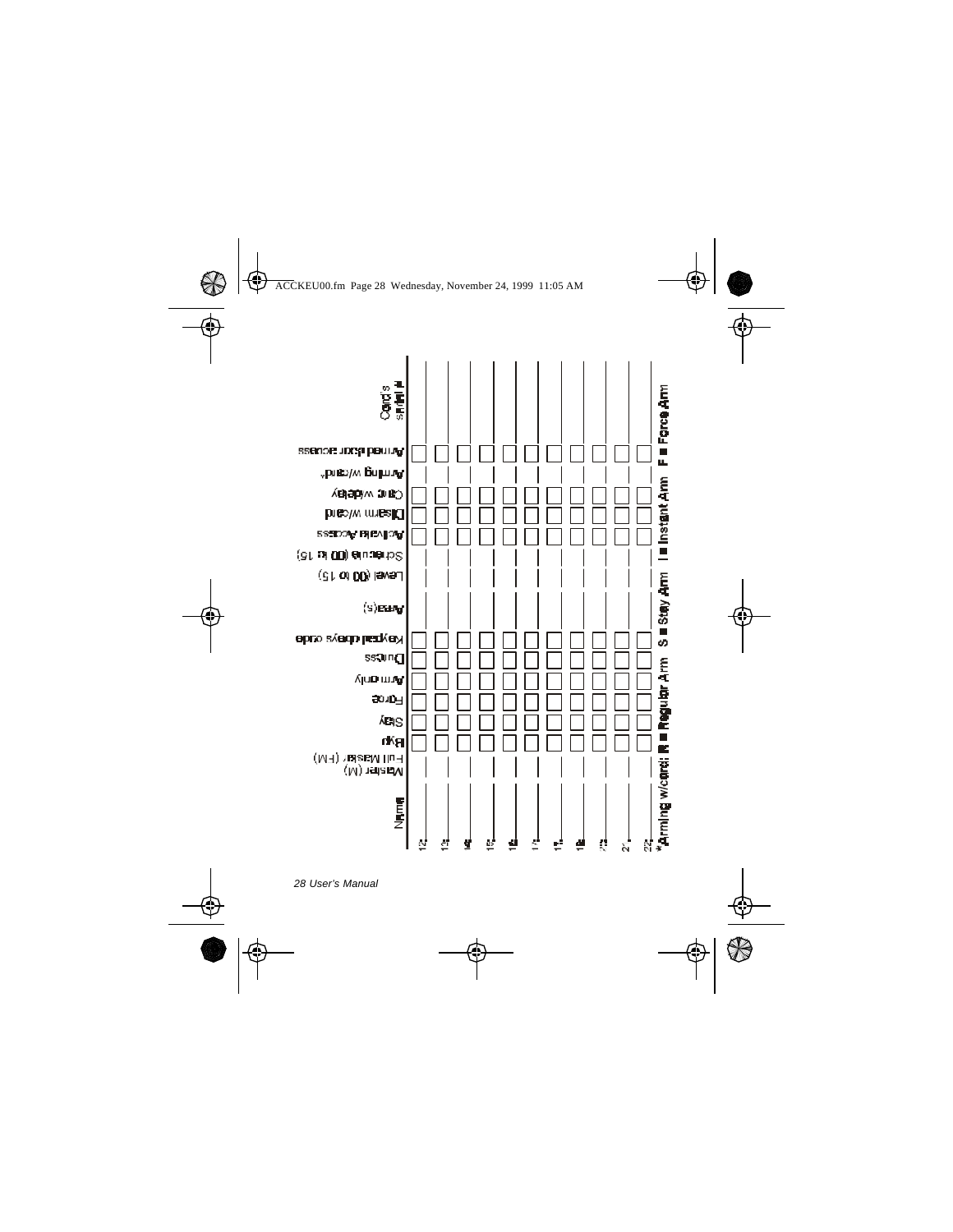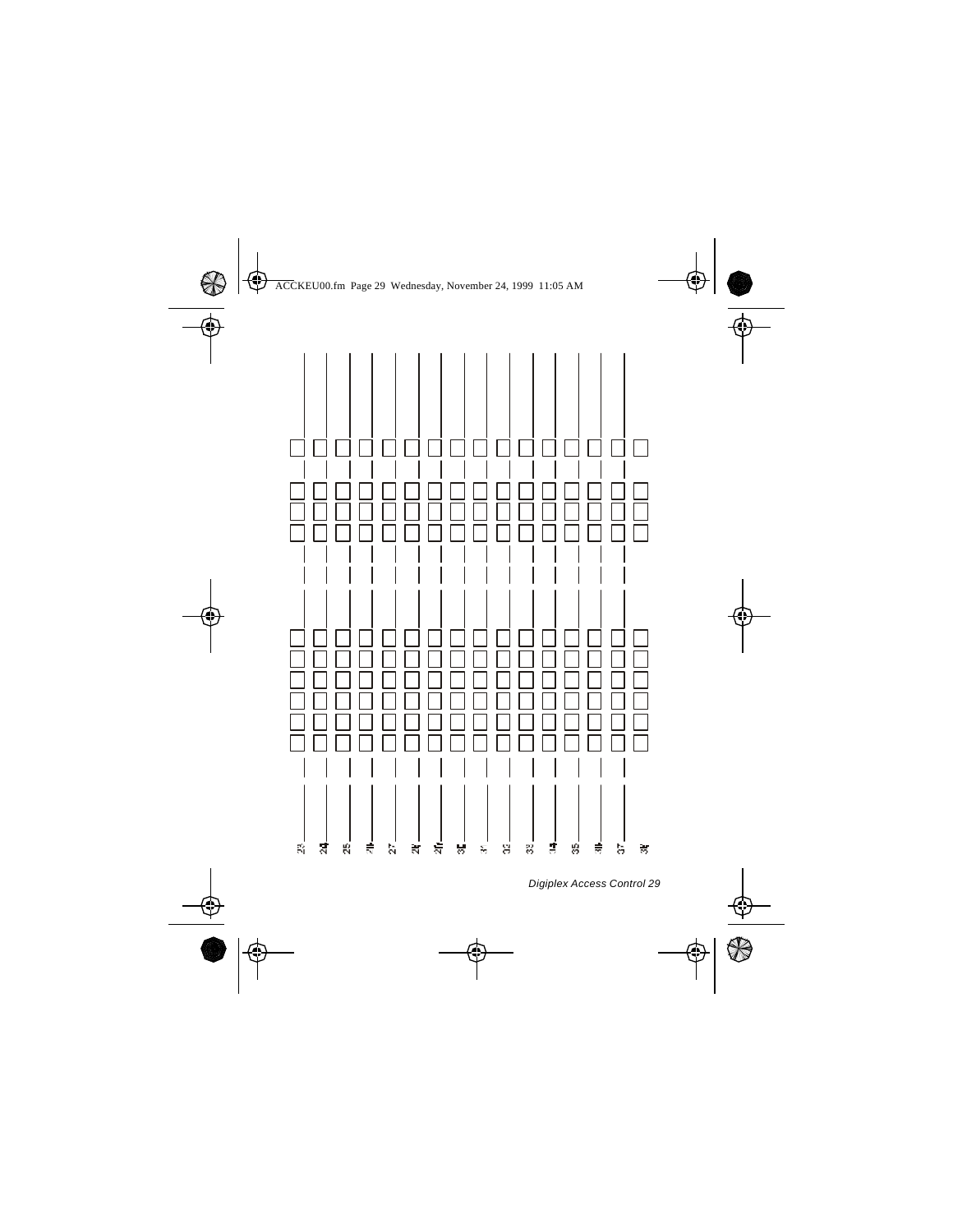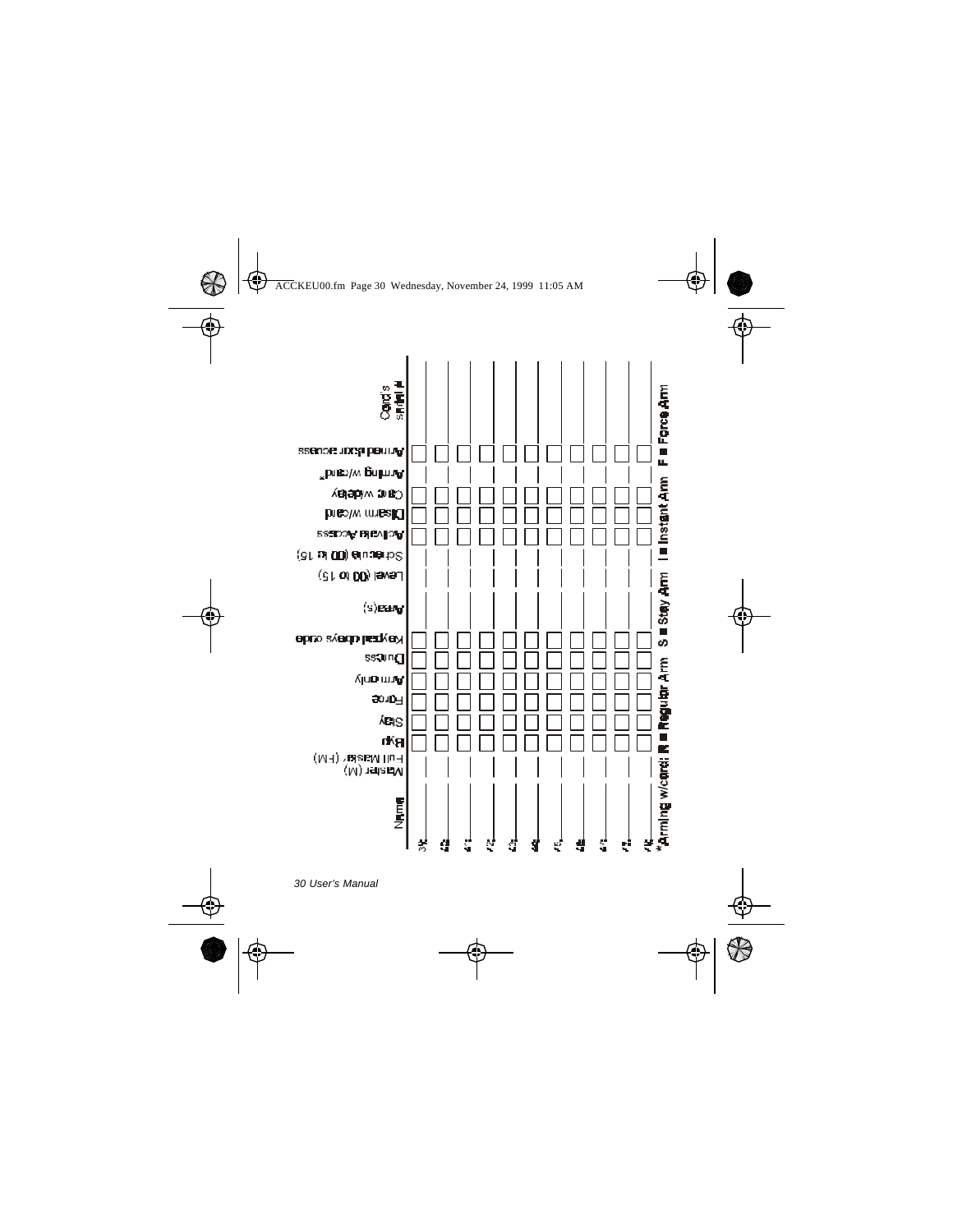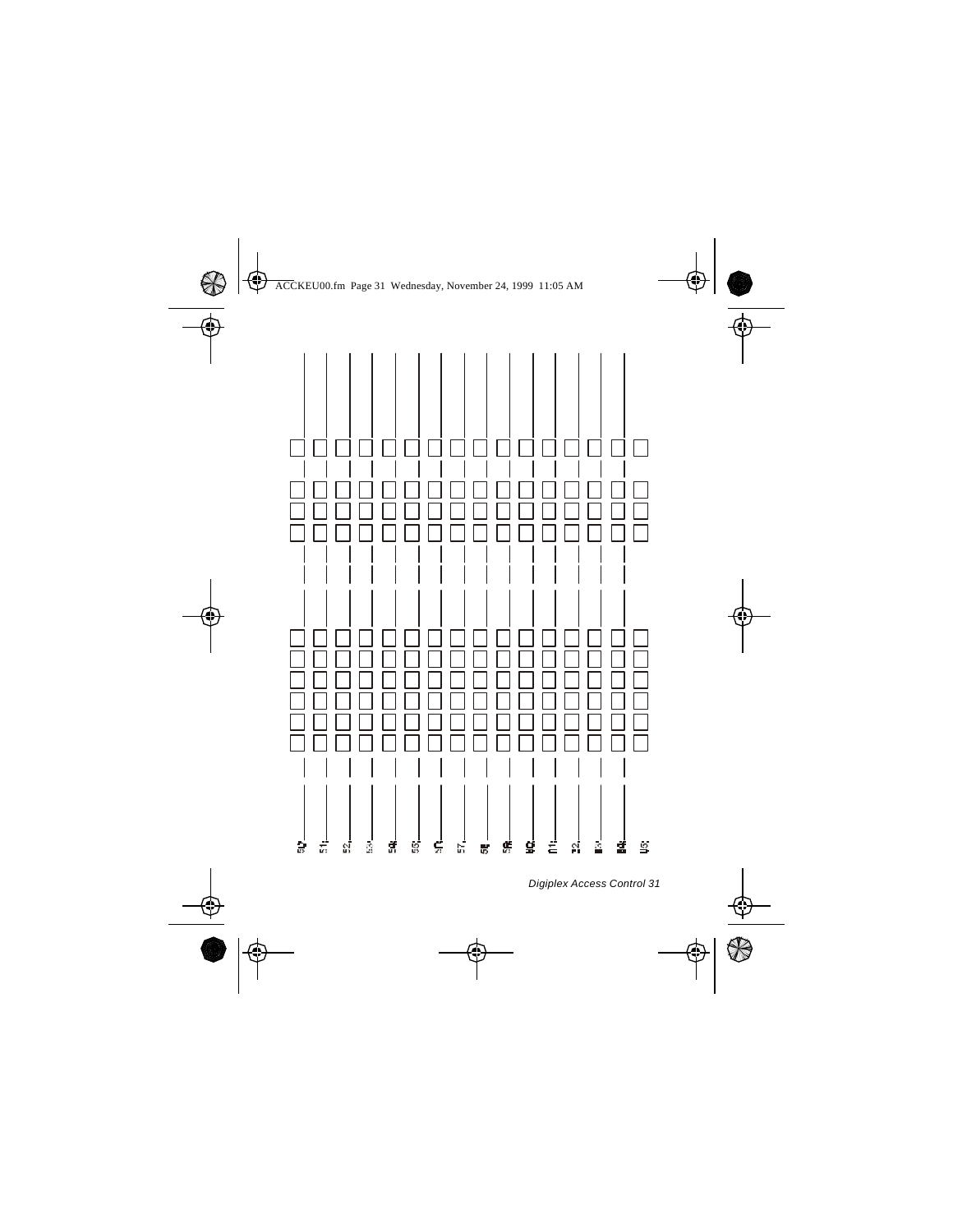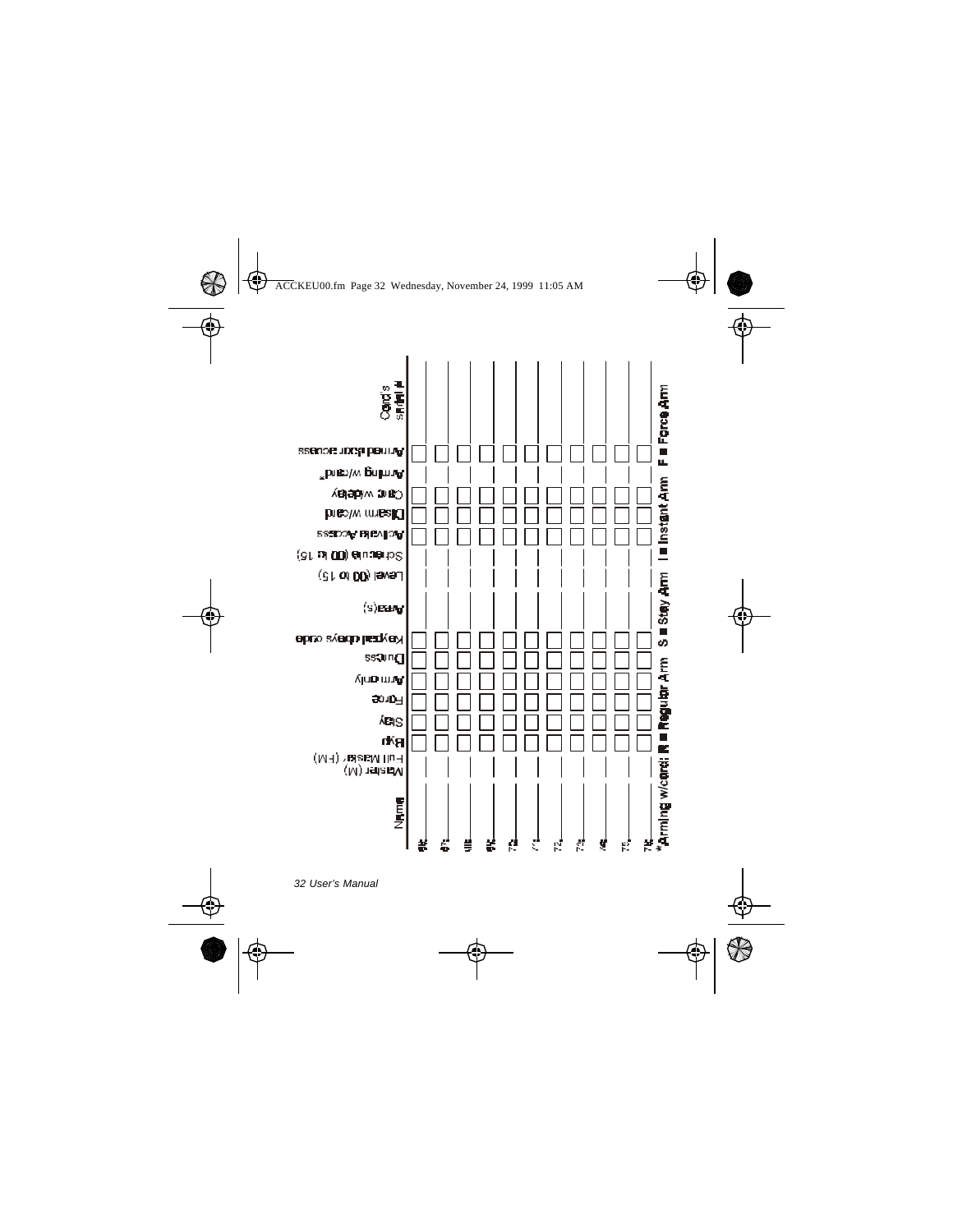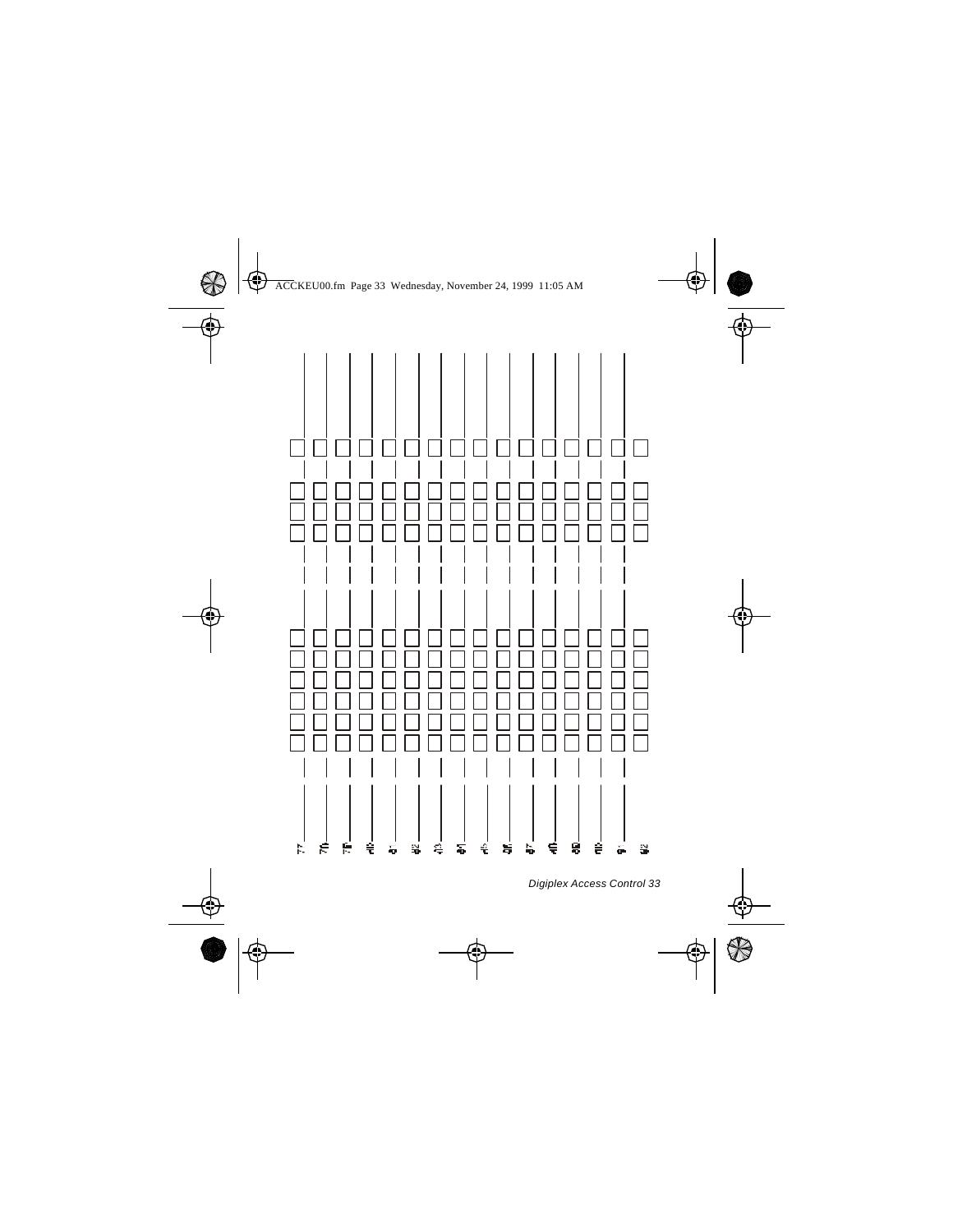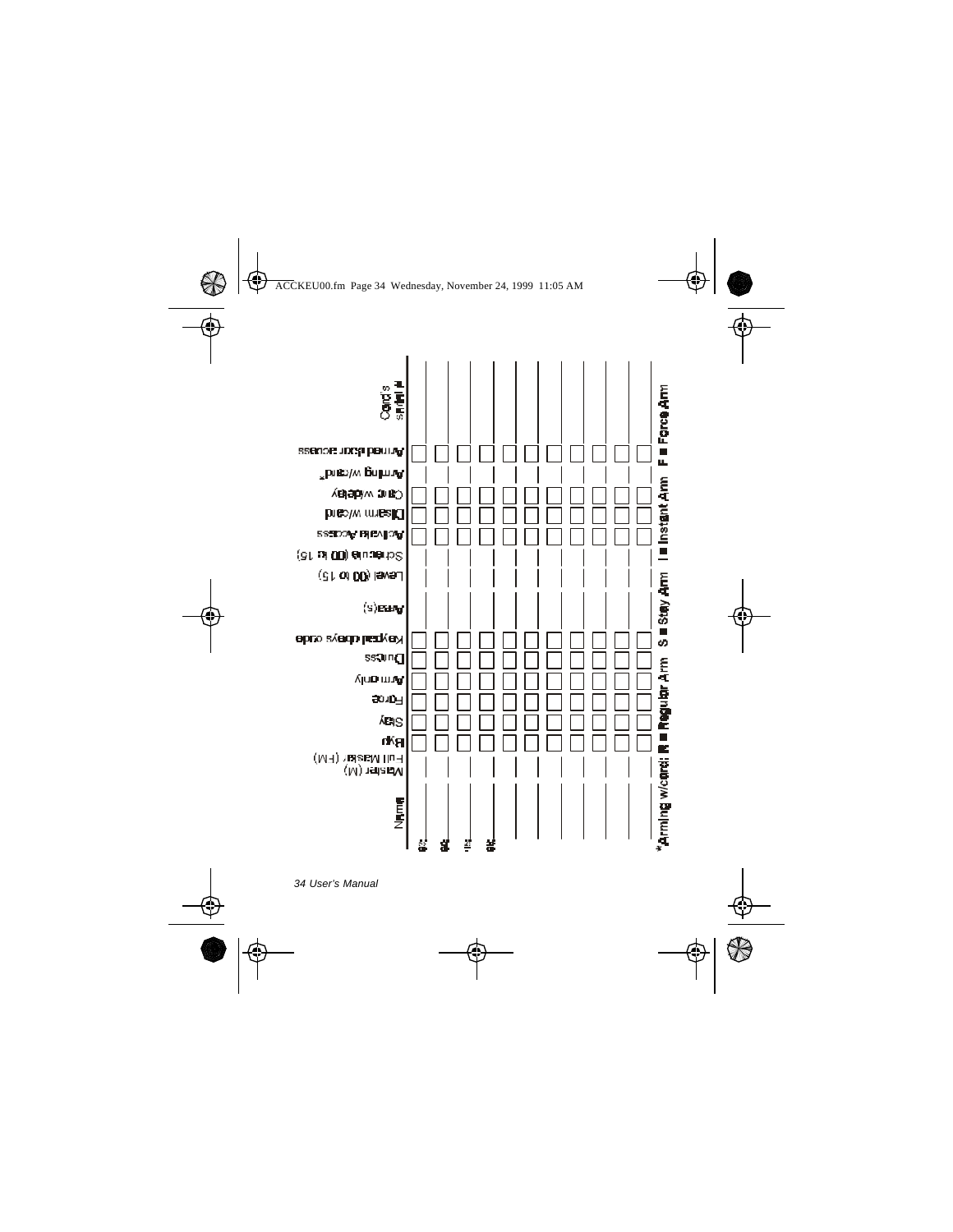ACCKEU00.fm Page 35 Wednesday, November 24, 1999 11:05 AM

## 6.0 GLOSSARY

- **Access Alarm**: An audible or silent warning generated by the reader to indicate that a protected door has not closed within the programmed time allowed or that a protected door was opened without an "Access Granted" or "Request for Exit" signal. If the Access Alarm is programmed to be audible, the reader assigned to the door can beep. This event is logged in the Event Record Display, but can only be seen through an Access Control Keypad (DGP-641ACC).
- **Access Control**: A system designed to monitor and control the admission through specific doors.
- **Access Control** A tag assigned to a User Access Code allows **Card:** access when presented to a reader.
- **Access Denied**: An Access Control term for the system's refusal to admit access through a protected door.
- **Access Granted**:An Access Control term for the system permitting admission through a protected door.
- **Access Level**: The combination of Access Control Doors that will be assigned to users through their User Access Codes. Users will only be permitted to enter through the protected doors that are programmed in their Access Level.
- **Burglar Alarm**: An audible or silent warning sent to the control panel indicating that an armed zone in the Digiplex Alarm System has been breached. This event is logged in the Event Record Display and can be reported to a Monitoring Station.

*Digiplex Access Control 35*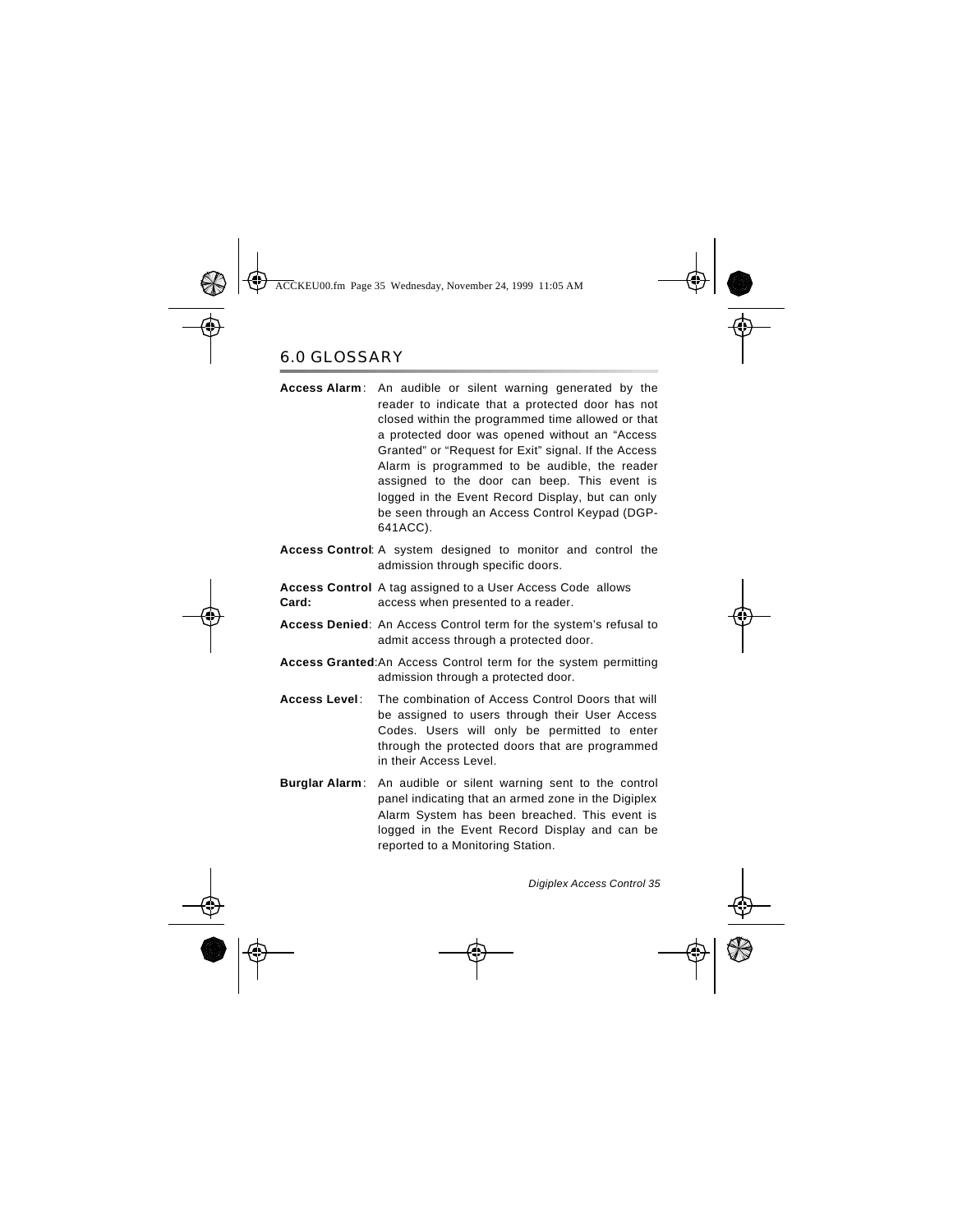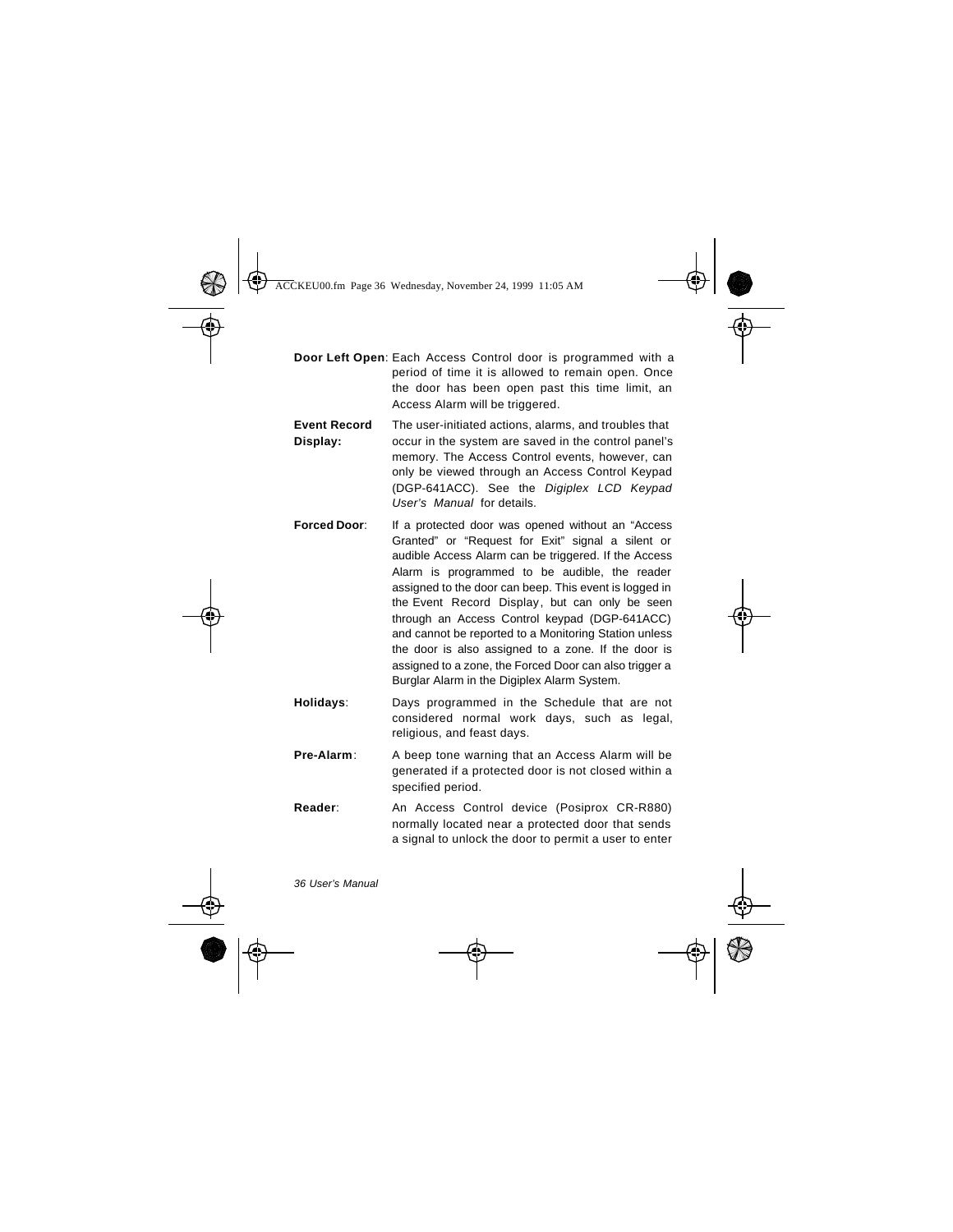

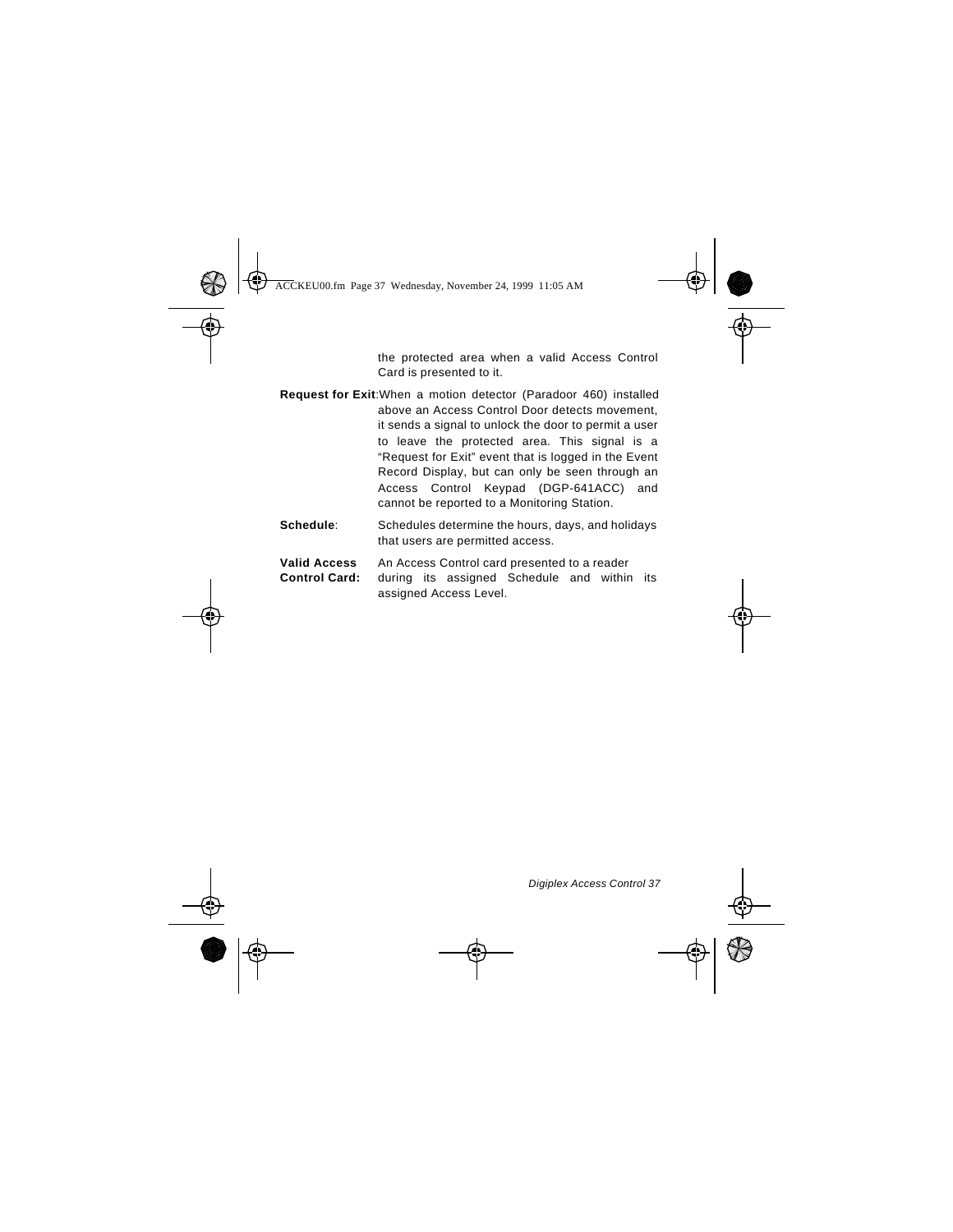ACCKEU00.fm Page 38 Wednesday, November 24, 1999 11:05 AM

## **Warranty**

The Seller warrants its products to be free from defects in materials and workmanship under normal use for a period of one year (unless otherwise indicated). Except as specifically stated herein, all express or implied warranties whatsoever, statutory or otherwise, including without limitation, any implied warranty of merchantability and fitness for a particular purpose, are expressly excluded. Because Seller does not install or connect the products and because the products may be used in conjunction with products not manufactured by Seller, Seller cannot guarantee the performance of the security system. Seller obligation and liability under this warranty is expressly limited to repairing or replacing, at Seller's option, any product not meeting the specifications. In no event shall the Seller be liable to the buyer or any other person for any loss or damages whether direct or indirect or consequential or incidental, including without limitation, any damages for lost profits, stolen goods, or claims by any other party caused by defective goods or otherwise arising from the improper, incorrect or otherwise faulty installation or use of the merchandise sold.